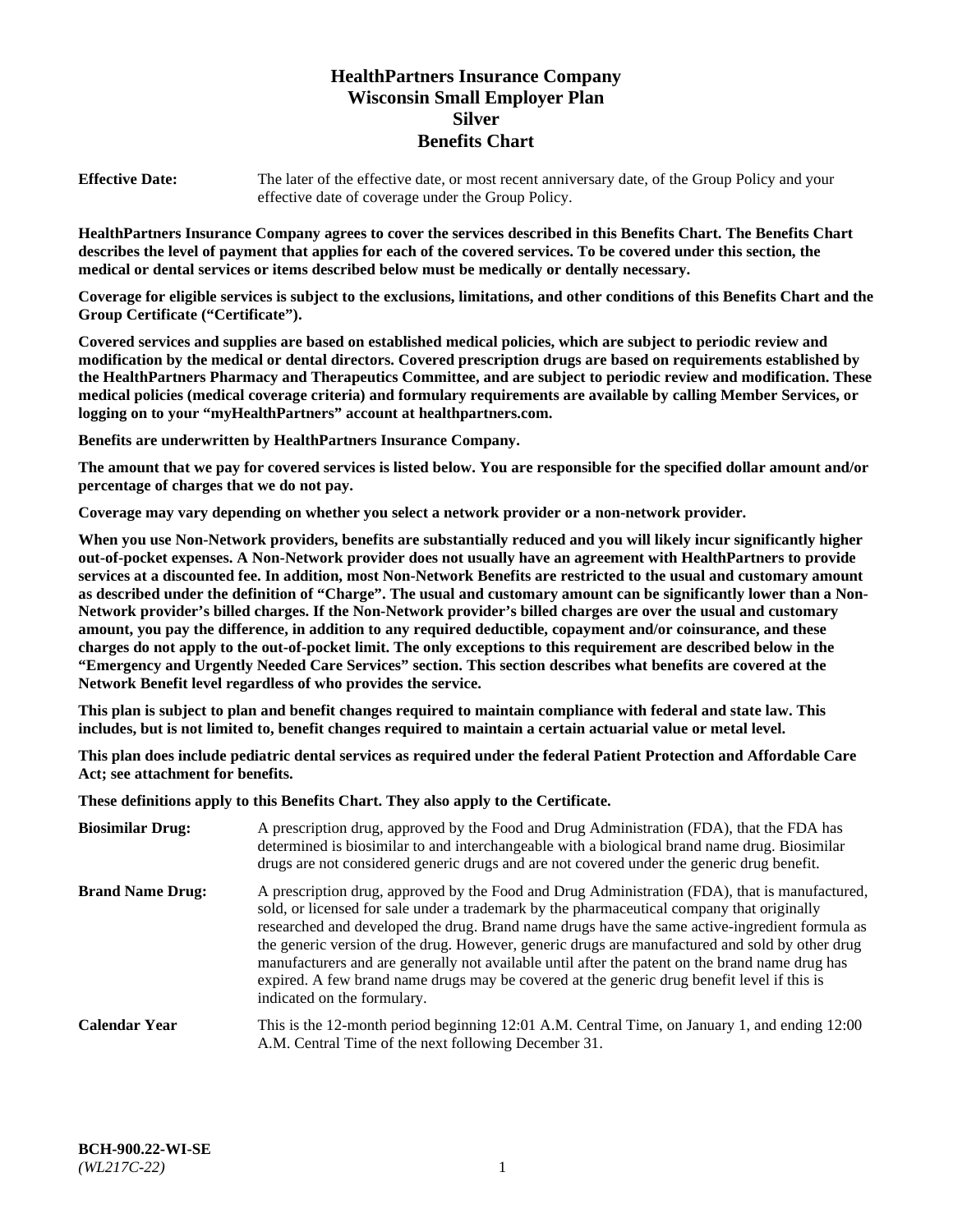| <b>Charge:</b> | For covered services delivered by a network provider, this is the provider's discounted fee for a<br>given medical/surgical service, procedure or item.                                                                                                                                                                                                                                                                                                                                                                                                                                                                                                                                                                 |
|----------------|-------------------------------------------------------------------------------------------------------------------------------------------------------------------------------------------------------------------------------------------------------------------------------------------------------------------------------------------------------------------------------------------------------------------------------------------------------------------------------------------------------------------------------------------------------------------------------------------------------------------------------------------------------------------------------------------------------------------------|
|                | For covered services delivered by non-network providers, a contracted rate may apply if such<br>arrangement is available to HealthPartners.                                                                                                                                                                                                                                                                                                                                                                                                                                                                                                                                                                             |
|                | For the usual and customary charge for covered services delivered by non-network providers, our<br>payment is calculated using one of the following options, depending on availability: 1) a<br>percentage of the Medicare fee schedule; 2) a comparable schedule if the service is not on the<br>Medicare fee schedule; or 3) a commercially reasonable rate for such service if a fee schedule is<br>not available.                                                                                                                                                                                                                                                                                                   |
|                | The usual and customary charge is the maximum amount allowed that we consider in the<br>calculation of the payment of charges incurred for certain covered services. You must pay for any<br>charges above the usual and customary charge, and they do not apply to the out-of-pocket limit.                                                                                                                                                                                                                                                                                                                                                                                                                            |
|                | A charge is incurred for covered ambulatory medical and surgical services, on the date the service<br>or item is provided. A charge is incurred for covered inpatient services, on the date of admission to<br>a hospital. To be covered, a charge must be incurred on or after your effective date and on or<br>before the termination date.                                                                                                                                                                                                                                                                                                                                                                           |
|                | Copayment/Coinsurance: The specified dollar amount, or percentage, of charges incurred for covered services, which we do<br>not pay, but which you must pay, each time you receive certain medical services, procedures or<br>items. Our payment for those covered services or items begins after the copayment or coinsurance<br>is satisfied. Covered services or items requiring a copayment or coinsurance are specified in this<br>Benefits Chart.                                                                                                                                                                                                                                                                 |
|                | For services provided by a network provider:<br>An amount which is listed as a flat dollar copayment is applied to a network provider's discounted<br>charge for a given service. However, if the network provider's discounted charge for a service or<br>item is less than the flat dollar copayment, you will pay the network provider's discounted charge.<br>An amount which is listed as a percentage of charges or coinsurance is based on the network<br>provider's discounted charges, calculated at the time the claim is processed, which may include an<br>agreed upon fee schedule rate for case rate or withhold arrangements.                                                                            |
|                | For services provided by a non-network provider:<br>Any copayment or coinsurance is applied to the lesser of the provider's charges or the usual and<br>customary charge for a service.                                                                                                                                                                                                                                                                                                                                                                                                                                                                                                                                 |
|                | A copayment or coinsurance is due at the time a service is provided, or when billed by the<br>provider. The copayment or coinsurance applicable for a scheduled visit with a HealthPartners<br>network provider will be collected for each visit, late cancellation and failed appointment.                                                                                                                                                                                                                                                                                                                                                                                                                             |
| Deductible:    | The specified dollar amount of charges incurred for covered services, which we do not pay, but an<br>enrollee or a family has to pay first in a calendar year. Our payment for those services or items<br>begins after the deductible is satisfied. For network providers, the amount of the charges that apply<br>to the deductible are based on the network provider's discounted charges, calculated at the time<br>the claim is processed, which may include an agreed upon fee schedule rate for case rate or<br>withhold arrangements. For non-network providers, the amount of charges that apply to the<br>deductible are the lesser of the provider's charges or the usual and customary charge for a service. |
|                | Any amounts paid or reimbursed by a third party, including but not limited to: point of service<br>rebates, manufacturer coupons, manufacturer debits cards or other forms of direct reimbursement<br>to an Insured for a product or service, will not apply toward your deductible, to the extent<br>permitted under state and federal law.                                                                                                                                                                                                                                                                                                                                                                            |
|                | Your plan has an embedded deductible. This means once an Insured meets the individual<br>deductible, the plan begins paying benefits for that person. If two or more members of the family<br>meet the family deductible, the plan begins paying benefits for all members of the family,<br>regardless of whether each Insured has met the individual deductible. However, an Insured may<br>not contribute more than the individual deductible toward the family deductible.                                                                                                                                                                                                                                           |
|                | All services are subject to the deductible unless otherwise indicated below in this Benefits Chart.                                                                                                                                                                                                                                                                                                                                                                                                                                                                                                                                                                                                                     |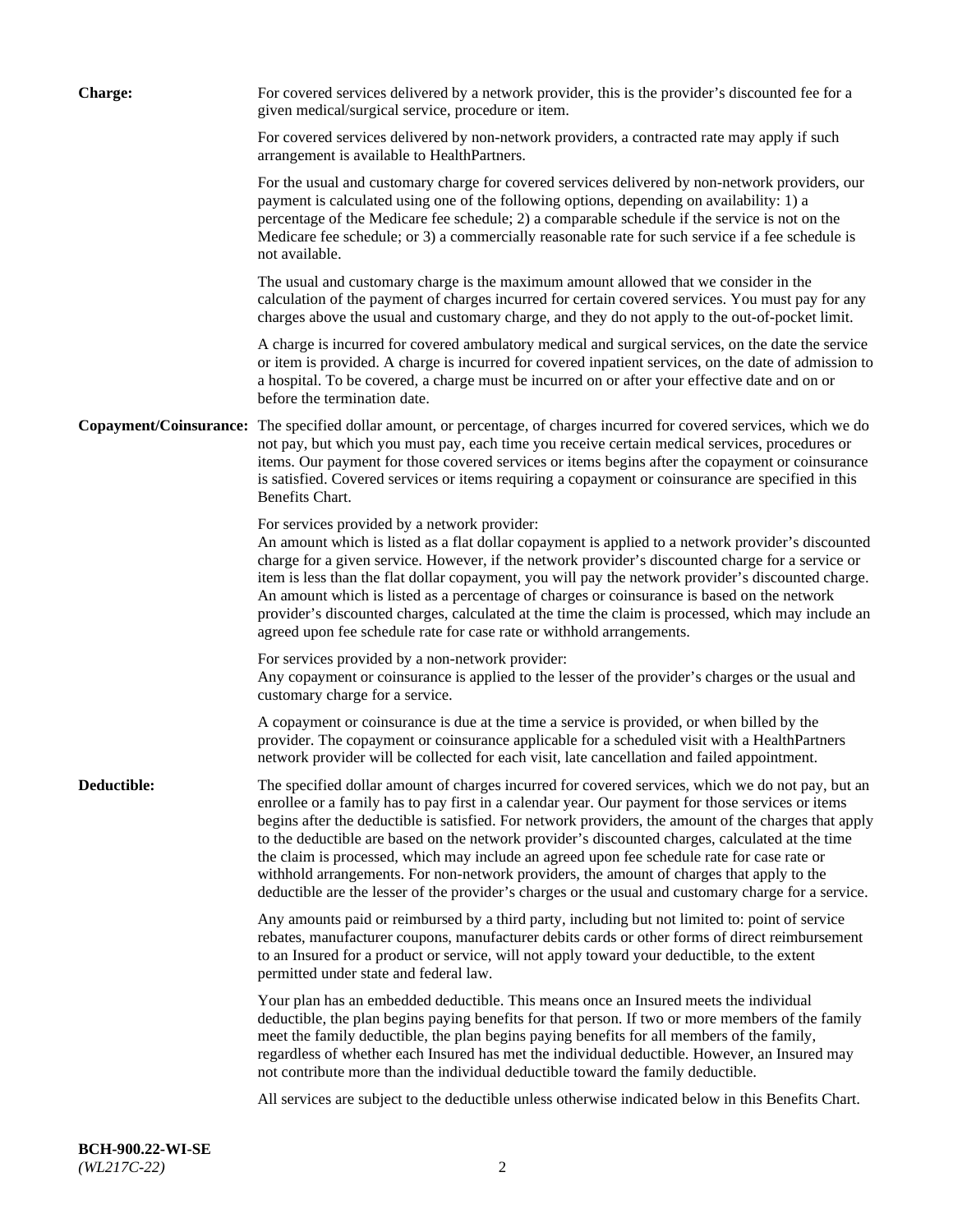| <b>Formulary:</b>                          | This is a current list, which may be revised from time to time, of prescription drugs, medications,<br>equipment and supplies covered by us as indicated in this Benefits Chart which are covered at the<br>highest benefit level. Some drugs on the formulary may require prior authorization to be covered<br>as formulary drugs. The formulary, and information on drugs that require prior authorization, are<br>available by calling Member Services, or logging on to your "myHealthPartners" account at<br>healthpartners.com. |
|--------------------------------------------|---------------------------------------------------------------------------------------------------------------------------------------------------------------------------------------------------------------------------------------------------------------------------------------------------------------------------------------------------------------------------------------------------------------------------------------------------------------------------------------------------------------------------------------|
| <b>Generic Drug:</b>                       | A prescription drug, approved by the Food and Drug Administration (FDA), that the FDA has<br>determined is comparable to a brand name drug product in dosage form, strength, route of<br>administration, quality, intended use and documented bioequivalence. Generally, generic drugs<br>cost less than brand name drugs. Some brand name drugs may be covered at the generic drug<br>benefit level if this is indicated on the formulary.                                                                                           |
| <b>Lifetime Maximum</b><br><b>Benefit:</b> | The specified coverage limit actually paid by us for services and/or charges incurred by you for any<br>given procedure or diagnosis. Payment of benefits under this Benefits Chart ceases when that lifetime<br>maximum benefit is reached. You have to pay for any subsequent charges.                                                                                                                                                                                                                                              |
| <b>Non-Formulary Drug:</b>                 | This is a prescription drug, approved by the Food and Drug Administration (FDA), that is not on<br>the formulary, is medically necessary and is not investigative or experimental or otherwise<br>excluded under the Certificate.                                                                                                                                                                                                                                                                                                     |
| <b>Out-of-Pocket Expenses:</b>             | You pay the specified copayments/coinsurance and deductibles applicable for particular services,<br>subject to the out-of-pocket limit described below. These amounts are in addition to the monthly<br>premium payments.                                                                                                                                                                                                                                                                                                             |
| <b>Out-of-Pocket Limit:</b>                | You pay the copayments/coinsurance and deductibles for covered services, to the individual or<br>family out-of-pocket limit. Thereafter we cover 100% of the charges incurred for all other covered<br>services, for the rest of the calendar year. You pay amounts greater than the out-of-pocket limit if<br>you exceed any lifetime maximum benefit or any visit or day limits.                                                                                                                                                    |
|                                            | Non-Network Benefits above the usual and customary charge (see definition of charge above) do<br>not apply to the out-of-pocket limit.                                                                                                                                                                                                                                                                                                                                                                                                |
|                                            | Non-Network Benefits for transplant surgery do not apply to the out-of-pocket limit.                                                                                                                                                                                                                                                                                                                                                                                                                                                  |
|                                            | Any amounts paid or reimbursed by a third party, including but not limited to: point of service<br>rebates, manufacturer coupons, manufacturer debit cards or other forms of direct reimbursement to<br>an Insured for a product or service, will not apply as an out-of-pocket expense, to the extent<br>permitted under state and federal law.                                                                                                                                                                                      |
|                                            | You are responsible to keep track of the out-of-pocket expenses. Contact Member Services for<br>assistance in determining the amount paid by the enrollee for specific eligible services received.<br>Claims for reimbursement under the out-of-pocket limit provisions are subject to the same time<br>limits and provisions described under the "Claims Provisions" section of the Certificate.                                                                                                                                     |
| <b>Specialty Drug List:</b>                | This is a current list, which may be revised from time to time, of prescription drugs, medications,<br>equipment and supplies, which are typically bio-pharmaceuticals. The purpose of a specialty drug<br>list is to facilitate enhanced monitoring of complex therapies used to treat specific conditions.<br>Specialty drugs are covered by us as indicated in this Benefits Chart. The specialty drug list is<br>available by calling Member Services, or logging on to your "myHealthPartners" account at<br>healthpartners.com. |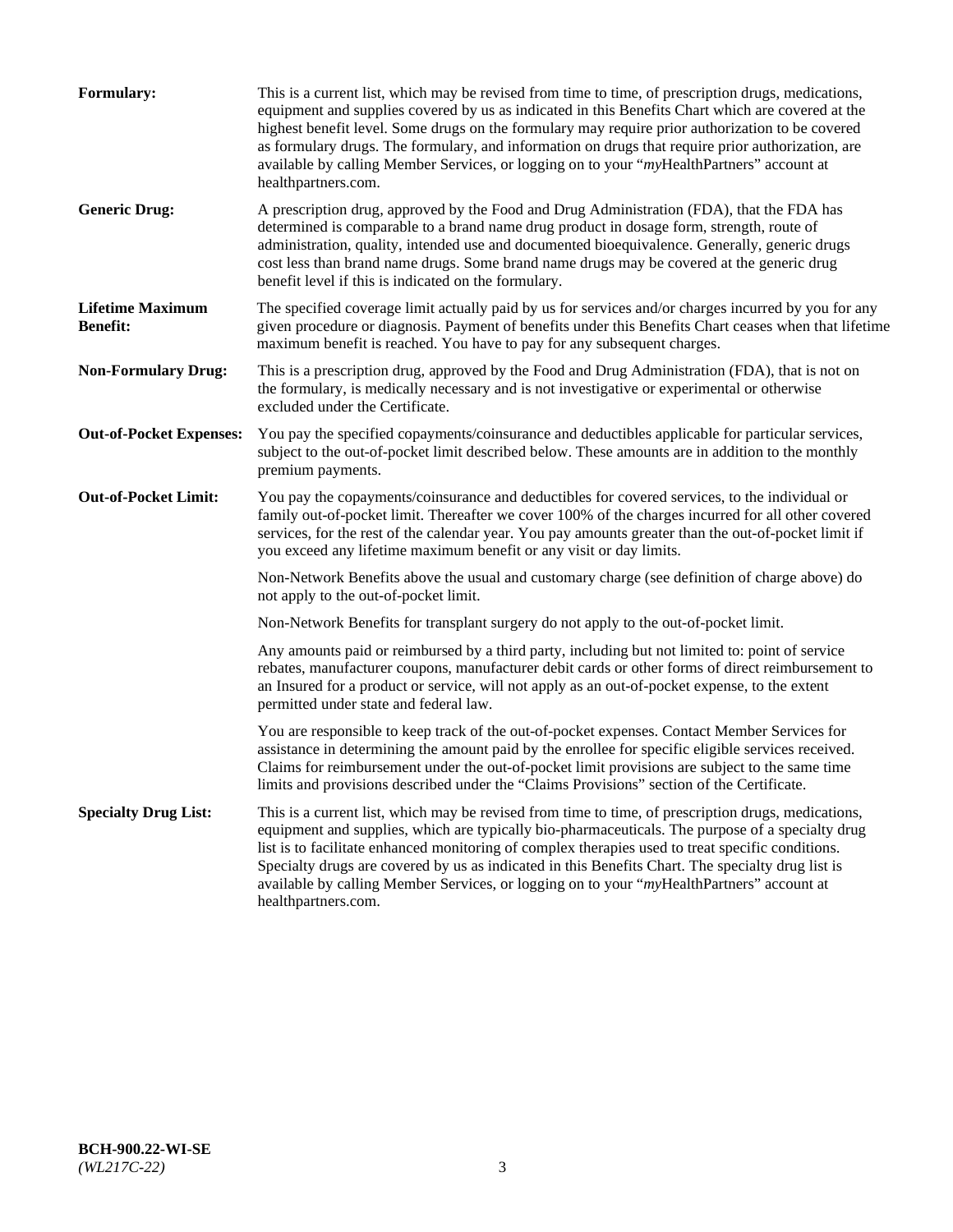### **DEDUCTIBLES AND OUT-OF-POCKET LIMITS**

#### **Individual calendar year deductible**

| <b>Network Benefits</b> | <b>Non-Network Benefits</b> |
|-------------------------|-----------------------------|
| \$3,500                 | \$10,000                    |

## **Family calendar year deductible**

| <b>Network Benefits</b> | <b>Non-Network Benefits</b> |
|-------------------------|-----------------------------|
| \$10,500                | \$20,000                    |

Separate deductibles must be satisfied under the Network Benefits and Non-Network Benefits.

Your plan has an embedded deductible. This means once an Insured meets the individual deductible, the plan begins paying benefits for that person. If two or more members of the family meet the family deductible, the plan begins paying benefits for all members of the family, regardless of whether each Insured has met the individual deductible. However, an Insured may not contribute more than the individual deductible toward the family deductible.

Any amounts paid or reimbursed by a third party, including but not limited to: point of service rebates, manufacturer coupons, manufacturer debits cards or other forms of direct reimbursement to an Insured for a product or service, will not apply toward your deductible, to the extent permitted under state and federal law.

#### **Individual calendar year out-of-pocket limit**

| <b>Network Benefits</b> | <b>Non-Network Benefits</b> |
|-------------------------|-----------------------------|
| \$8,000                 | \$30,000                    |

#### **Family calendar year out-of-pocket limit**

| <b>Network Benefits</b> | <b>Non-Network Benefits</b> |
|-------------------------|-----------------------------|
| \$16,000                | \$60,000                    |

Separate Out-of-Pocket Limits must be satisfied under Network Benefits and Non-Network Benefits.

Non-Network Benefits above the usual and customary charge will not apply to the individual or family Out-of-Pocket Limit.

Non-Network Benefits for transplant surgery do not apply to the Out-of-Pocket Limit.

Any amounts paid or reimbursed by a third party, including but not limited to: point of service rebates, manufacturer coupons, manufacturer debit cards or other forms of direct reimbursement to an Insured for a product or service, will not apply as an out-of-pocket expense, to the extent permitted under state and federal law.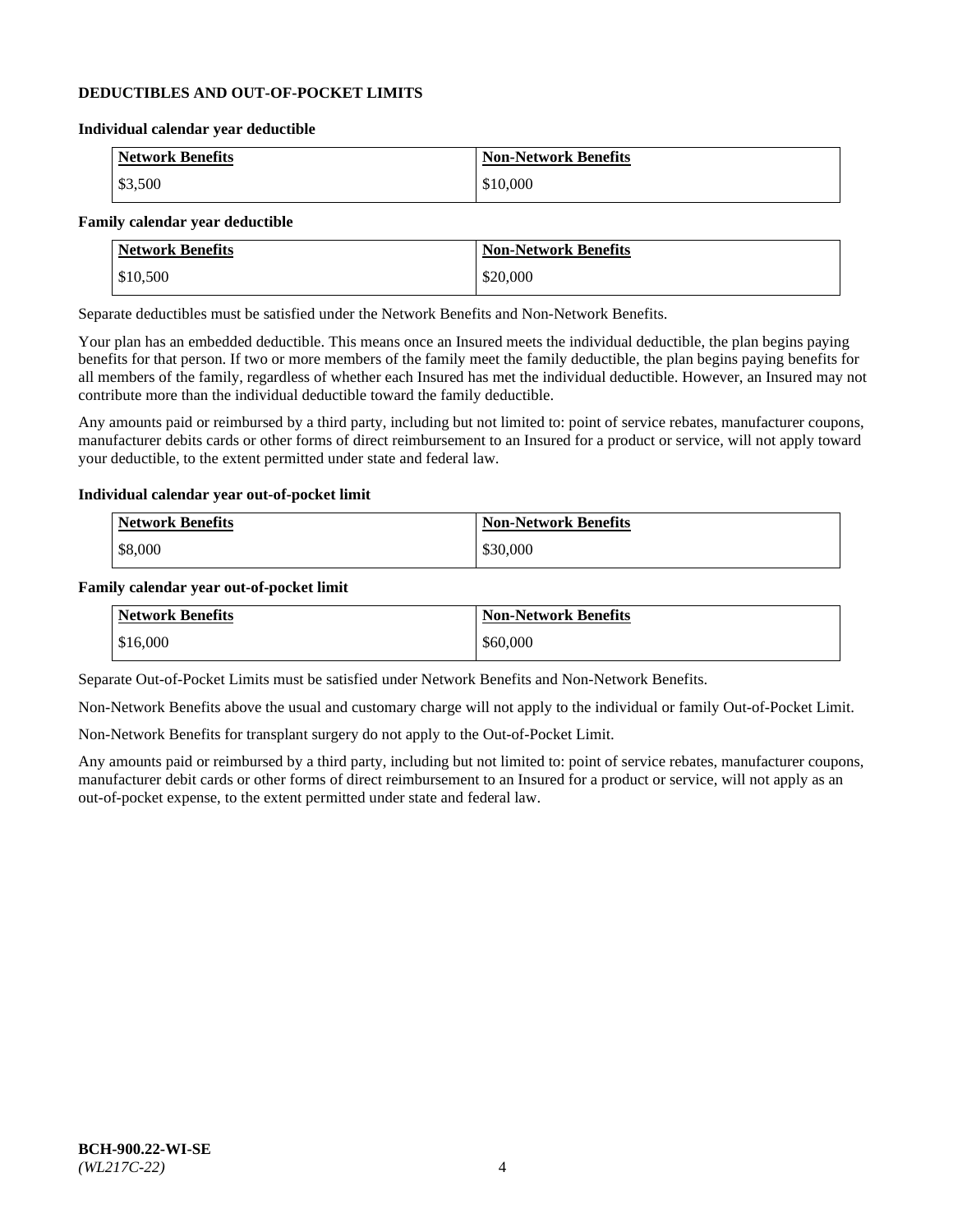## **AMBULANCE AND MEDICAL TRANSPORTATION**

### **Covered Services:**

We cover ambulance and medical transportation for medical emergencies.

We also cover medically necessary, non-emergency transportation if it meets our medical coverage criteria. Covered services and supplies are based on established medical policies, which are subject to periodic review and modification by the medical directors. These medical policies (medical coverage criteria) and applicable prior authorization requirements are available by calling Member Services, or logging on to your "*my*HealthPartners" account a[t healthpartners.com.](https://www.healthpartners.com/hp/index.html)

| <b>Network Benefits</b>      | <b>Non-Network Benefits</b> |
|------------------------------|-----------------------------|
| 70% of the charges incurred. | See Network Benefits.       |

#### **Not Covered:**

See "Services Not Covered" in the Certificate.

## **AUTISM SERVICES**

## **Covered Services:**

We cover prior authorized evidence-based intensive-level and nonintensive-level treatment of autism spectrum disorders (autism disorder, Asperger's syndrome or pervasive development disorder not otherwise specified).

Covered services are based on established medical policies, which are subject to periodic review and modification by the medical directors. These medical policies (medical coverage criteria) are available by calling Member Services, or logging on to your "*my*HealthPartners" account at [healthpartners.com.](https://www.healthpartners.com/hp/index.html)

Your network provider will coordinate the prior authorization process for any autism treatment services. You may call Member Services at 952-883-5000 or toll-free at 855-813-3888 if you have any questions or concerns regarding the authorization process.

Please call Member Services at 952-883-5000 or toll-free at 855-813-3888 to request authorization for autism treatment services from a non-network provider.

**Intensive-level services** for children diagnosed with autism spectrum disorders. Intensive-level services must begin on or after 2 years of age and end before 9 years of age. Intensive-level services, on average, are services provided for more than 20 hours of treatment per week. (The average number of hours a week is calculated over a six-month period.)

| Network Benefits                         | <b>Non-Network Benefits</b>              |
|------------------------------------------|------------------------------------------|
| 70% of the charges incurred.             | 50% of the charges incurred.             |
| Limited to 240 visits per calendar year. | Limited to 240 visits per calendar year. |

The maximum number of visits is combined for Network Benefits and Non-Network Benefits. Visit limits are based on the minimum coverage amounts available at the time of publication. Additional visits may be available if required due to revised minimum coverage amounts being issued by the Office of the Commissioner of Insurance. See our medical coverage criteria for current visit limits.

#### **Intensive-level services lifetime maximum benefit**

| Network Benefits                                                     | <b>Non-Network Benefits</b>                                          |
|----------------------------------------------------------------------|----------------------------------------------------------------------|
| 4 years of cumulative services under this plan or any<br>other plan. | 4 years of cumulative services under this plan or any<br>other plan. |

The Lifetime Maximum Benefit is combined for Network Benefits and Non-Network Benefits.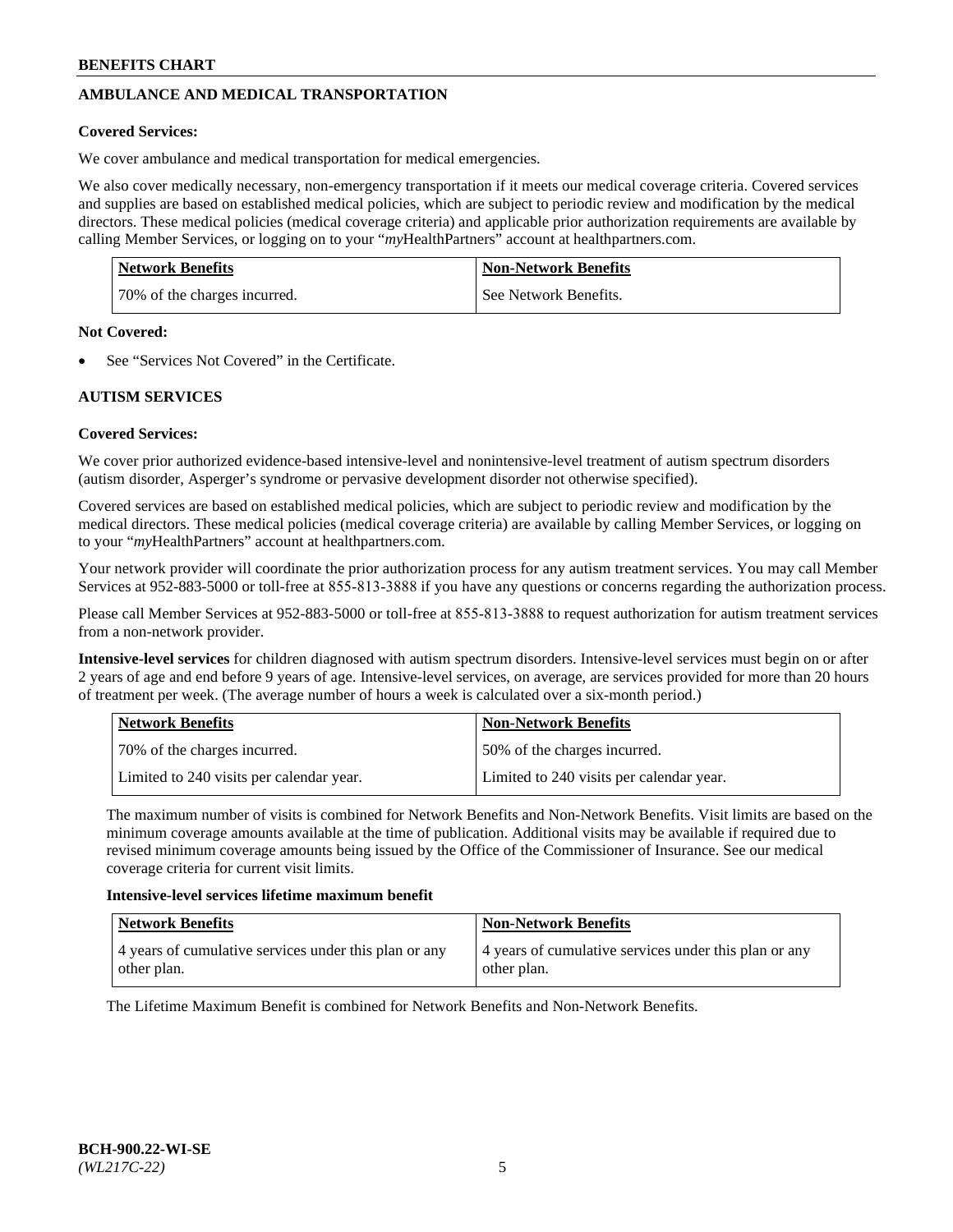**Nonintensive-level services** for Insureds diagnosed with autism spectrum disorders

| Network Benefits                         | <b>Non-Network Benefits</b>              |
|------------------------------------------|------------------------------------------|
| 70% of the charges incurred.             | 50% of the charges incurred.             |
| Limited to 120 visits per calendar year. | Limited to 120 visits per calendar year. |

The maximum number of visits is combined for Network Benefits and Non-Network Benefits. Visit limits are based on the minimum coverage amounts available at the time of publication. Additional visits may be available if required due to revised minimum coverage amounts being issued by the Office of the Commissioner of Insurance. See our medical coverage criteria for current visit limits.

## **Not Covered:**

See "Services Not Covered" in the Certificate.

## **BEHAVIORAL HEALTH SERVICES**

## **Covered Services:**

Covered services are based on established medical policies, which are subject to periodic review and modification by the medical directors. These medical policies (medical coverage criteria) are available by calling Member Services, or logging on to your "*my*HealthPartners" account at [healthpartners.com.](https://www.healthpartners.com/hp/index.html)

**Transitional treatment services:** These are services for the treatment of nervous or mental disorders and substance use disorders which are provided to an Insured in a less restrictive manner than are inpatient hospital services but in a more intensive manner than are outpatient services. Transitional treatment services are services offered by a provider, and certified by the Wisconsin Department of Health Services for each of the following (except the last bulleted item):

- Mental health services for covered adults in a day treatment program.
- Mental health services for covered children in a day hospital treatment program.
- Services for persons with chronic mental illness provided through a community support program.
- Residential treatment programs for covered persons with substance use disorder.
- Substance use disorder services in a day treatment program.
- Services for persons who are experiencing a mental health crisis or who are in a situation likely to turn into a mental health crisis if support is not provided.
- Intensive outpatient programs for the treatment of psychoactive substance use disorders provided in accordance with the patient placement criteria of the American Society of Addiction Medicine.

## **Mental health services**

We cover services for mental health diagnoses as described in the Diagnostic and Statistical Manual of Mental Disorders – Fifth Edition (DSM 5) (most recent edition).

We provide coverage for mental health treatment ordered by a Wisconsin court under a valid court order that is issued on the basis of a behavioral care evaluation performed by a licensed psychiatrist or doctoral level licensed psychologist, which includes a diagnosis and an individual treatment plan for care in the most appropriate, least restrictive environment. We must be given a copy of the court order and the behavioral care evaluation, and the service must be a covered benefit under this plan, and the service must be provided by a network provider, or other provider as required by law.

**Outpatient services:** We cover medically necessary outpatient professional mental health services for evaluation, crisis intervention, and treatment of mental health disorders.

A comprehensive diagnostic assessment will be used as the basis for a determination by a mental health professional, concerning the appropriate treatment and the extent of services required.

Outpatient services we cover for a diagnosed mental health condition include the following:

- Individual, group, family and multi-family therapy.
- Medication management provided by a physician, certified nurse practitioner, or physician's assistant.
- Psychological testing services for the purposes of determining the differential diagnoses and treatment planning for patients currently receiving behavioral health services.
- Partial hospitalization services in a licensed hospital or community mental health center.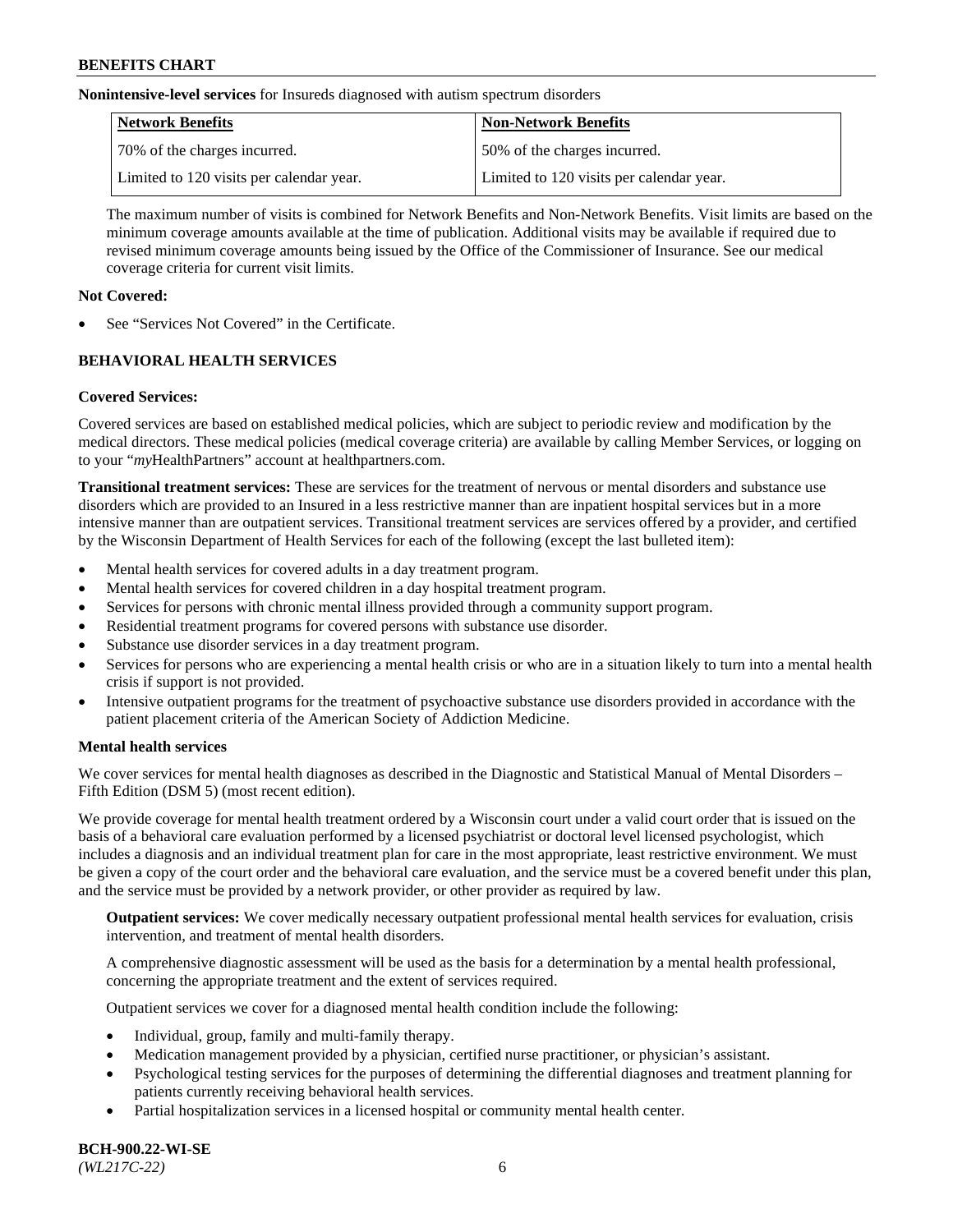- Psychotherapy and nursing services provided in the home if authorized by us.
- Treatment for gender dysphoria.

| <b>Network Benefits</b>                                                                                                                                                                                                                                                                   | <b>Non-Network Benefits</b>  |
|-------------------------------------------------------------------------------------------------------------------------------------------------------------------------------------------------------------------------------------------------------------------------------------------|------------------------------|
| 70% of the charges incurred.                                                                                                                                                                                                                                                              | 50% of the charges incurred. |
| <b>First three visits</b>                                                                                                                                                                                                                                                                 |                              |
| The first three mental health and substance use disorder<br>treatment visits, urgent care visits, office visits,<br>convenience clinic visits, telephone visits and E-visits<br>(other than Virtuwell) combined in a calendar year are<br>covered at 100%, not subject to the deductible. |                              |
| Physician services are included; however, charges for<br>day treatment services, group visits, office procedures,<br>laboratory, radiology and other ancillary services are<br>not included and will be subject to the deductible and<br>coinsurance and/or copayment.                    |                              |

## **Group therapy**

| <b>Network Benefits</b>      | <b>Non-Network Benefits</b>  |
|------------------------------|------------------------------|
| 70% of the charges incurred. | 50% of the charges incurred. |

## **Inpatient services, including mental health residential treatment services:** We cover the following:

- Medically necessary inpatient services in a hospital and professional services for treatment of mental health disorders. Medical stabilization is covered under inpatient hospital services in the "Hospital and Skilled Nursing Facility Services" section.
- Medically necessary mental health residential treatment services. This care must be authorized by us and provided by a hospital or residential behavioral health treatment facility licensed by the local state or Department of Health and Human Services. Services not covered under this benefit include halfway houses, group homes, extended care facilities, shelter services, correctional services, detention services, transitional services, group residential services, foster care services and wilderness programs.

| Network Benefits             | <b>Non-Network Benefits</b>  |
|------------------------------|------------------------------|
| 70% of the charges incurred. | 50% of the charges incurred. |

**Transitional treatment services:** We cover transitional treatment services described above for treatment of mental and nervous disorders.

| Network Benefits             | <b>Non-Network Benefits</b>  |
|------------------------------|------------------------------|
| 70% of the charges incurred. | 50% of the charges incurred. |

## **Substance use disorder treatment services**

We cover medically necessary services for assessments by a licensed alcohol and drug counselor and treatment of substance use disorders as defined in the latest edition of the DSM 5.

**Outpatient services:** We cover medically necessary outpatient professional services for diagnosis and treatment of substance use disorders. Substance use disorder treatment services must be provided by a program licensed by the local Department of Health Services.Outpatient services we cover for a diagnosed substance use disorder include the following: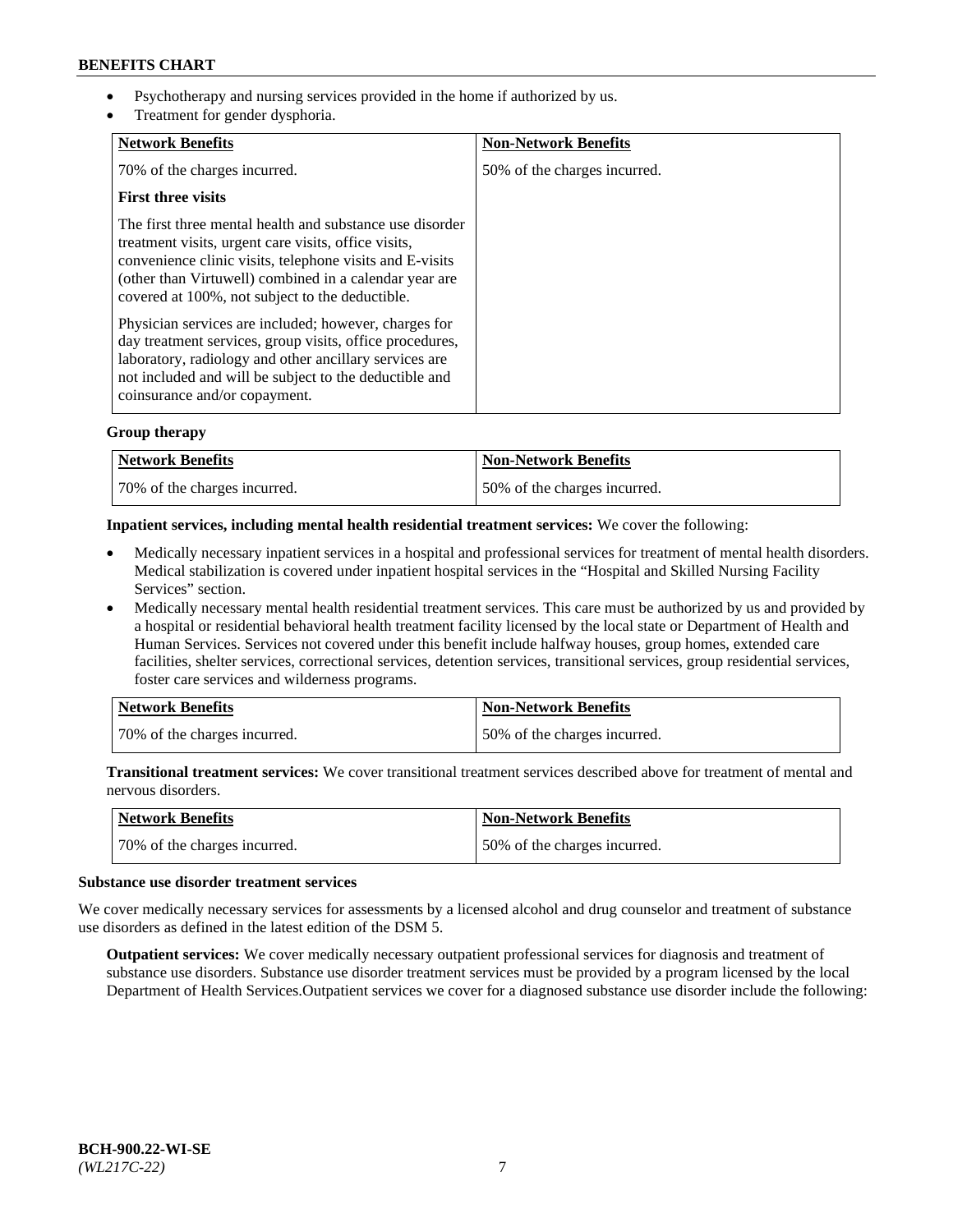- Individual, group, family, and multi-family therapy provided in an office setting.
- Opiate replacement therapy including methadone and buprenorphine treatment.

| <b>Network Benefits</b>                                                                                                                                                                                                                                                                   | <b>Non-Network Benefits</b>  |
|-------------------------------------------------------------------------------------------------------------------------------------------------------------------------------------------------------------------------------------------------------------------------------------------|------------------------------|
| 70% of the charges incurred.                                                                                                                                                                                                                                                              | 50% of the charges incurred. |
| <b>First three visits</b>                                                                                                                                                                                                                                                                 |                              |
| The first three mental health and substance use disorder<br>treatment visits, urgent care visits, office visits,<br>convenience clinic visits, telephone visits and E-visits<br>(other than Virtuwell) combined in a calendar year are<br>covered at 100%, not subject to the deductible. |                              |
| Physician services are included; however, charges for<br>day treatment services, group visits, office procedures,<br>laboratory, radiology and other ancillary services are<br>not included and will be subject to the deductible and<br>coinsurance and/or copayment.                    |                              |

**Inpatient services:** We cover the following:

- Medically necessary inpatient services in a hospital or a licensed residential primary treatment center.
- Services provided in a hospital that is licensed by the local state and accredited by Medicare.
- Detoxification services in a hospital or community detoxification facility if it is licensed by the local Department of Health Services.

| <b>Network Benefits</b>      | <b>Non-Network Benefits</b>  |
|------------------------------|------------------------------|
| 70% of the charges incurred. | 50% of the charges incurred. |

**Transitional treatment services:** We cover transitional treatment services described above for treatment of substance use disorders.

| Network Benefits             | <b>Non-Network Benefits</b>  |
|------------------------------|------------------------------|
| 70% of the charges incurred. | 50% of the charges incurred. |

**Out-of-area services for Wisconsin students:** If a dependent child is a student in a school located in Wisconsin, but outside of our service area, we cover mental health and substance use disorder services as required under Wisconsin Statute 609.655.

- The student may have a clinical assessment from a local, non-network mental health or substance use disorder treatment provider at the network benefit level when prior authorized by us.
- If outpatient services are recommended in the clinical assessment, five outpatient visits from a non-network provider will be covered at the network benefit level.
- Our Medical Director will determine the need for continuing treatment by the non-network provider; additional visits may be approved.
- Coverage for the outpatient services will not be provided if the recommended treatment would keep the student from attending school on a regular basis or if the student is no longer attending the school full-time.

This benefit is subject to the limitations shown in this "Behavioral Health Services" section.

| Network Benefits             | <b>Non-Network Benefits</b> |
|------------------------------|-----------------------------|
| 70% of the charges incurred. | Not applicable.             |

A dependent child enrolled in a school outside of the state of Wisconsin is not eligible for this benefit.

# **Not Covered:**

See "Services Not Covered" in the Certificate.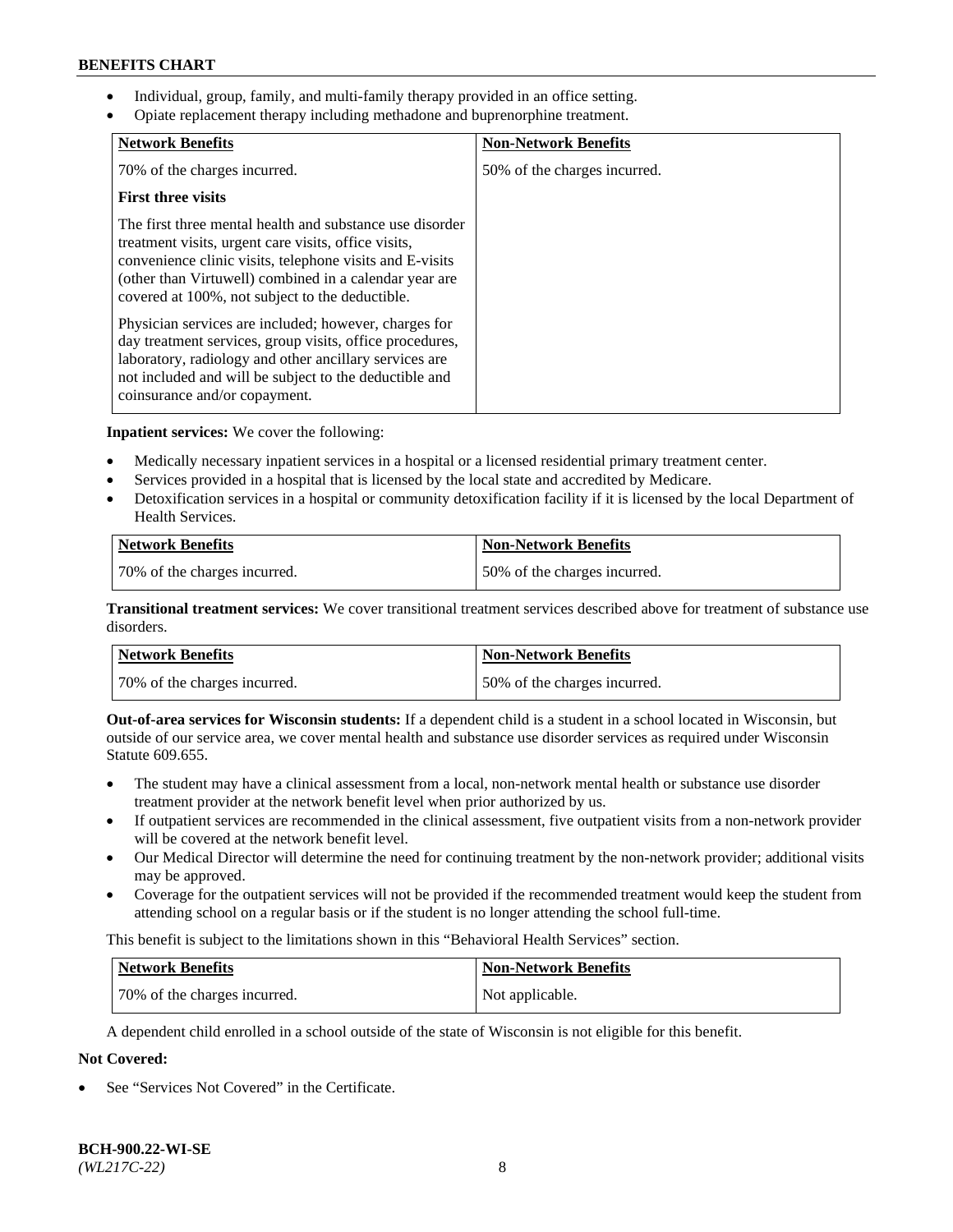## **CHIROPRACTIC SERVICES**

### **Covered Services:**

We cover chiropractic services for rehabilitative care. Chiropractic services are adjustments to any abnormal articulations of the human body, especially those of the spinal column, for the purpose of giving freedom of action to impinged nerves that may cause pain or deranged function.

Massage therapy which is performed in conjunction with other treatment/modalities by a chiropractor, is part of a prescribed treatment plan and is not billed separately is covered.

| <b>Network Benefits</b>      | <b>Non-Network Benefits</b>  |
|------------------------------|------------------------------|
| 70% of the charges incurred. | 50% of the charges incurred. |

#### **Not Covered:**

- Massage therapy for the purpose of comfort or convenience of the Insured.
- See "Services Not Covered" in the Certificate.

## **CLINICAL TRIALS**

## **Covered Services:**

We cover certain routine services if you participate in a Phase I, Phase II, Phase III or Phase IV approved clinical trial that is conducted in relation to the prevention, detection, or treatment of cancer or other life-threatening disease or condition as defined in the Affordable Care Act. Approved clinical trials include (1) federally funded trials when the study or investigation is approved or funded by any of the federal agencies defined in the Public Health Services Act, section 2709 (d) (1) (A); (2) the study or investigation is conducted under an investigational new drug application reviewed by the Food and Drug Administration; and (3) the study or investigation is a drug trial that is exempt from having such an investigational new drug application. We cover routine patient costs for services that would be eligible under the Certificate and this Benefits Chart if the service were provided outside of a clinical trial.

| <b>Network Benefits</b>                                 | <b>Non-Network Benefits</b>                           |
|---------------------------------------------------------|-------------------------------------------------------|
| Coverage level is same as corresponding Network         | Coverage level is same as corresponding               |
| Benefits, depending on type of service provided such as | Non-Network Benefits, depending on type of service    |
| Office Visits for Illness or Injury, Inpatient or       | provided such as Office Visits for Illness or Injury, |
| <b>Outpatient Hospital Services.</b>                    | Inpatient or Outpatient Hospital Services.            |

## **Not Covered:**

- The investigative or experimental item, device or service itself.
- Items or services that are provided solely to satisfy data collection and analysis needs and that are not used in the direct clinical management of the patient.
- A service that is clearly inconsistent with widely accepted and established standards of care for a particular diagnosis.
- See "Services Not Covered" in the Certificate.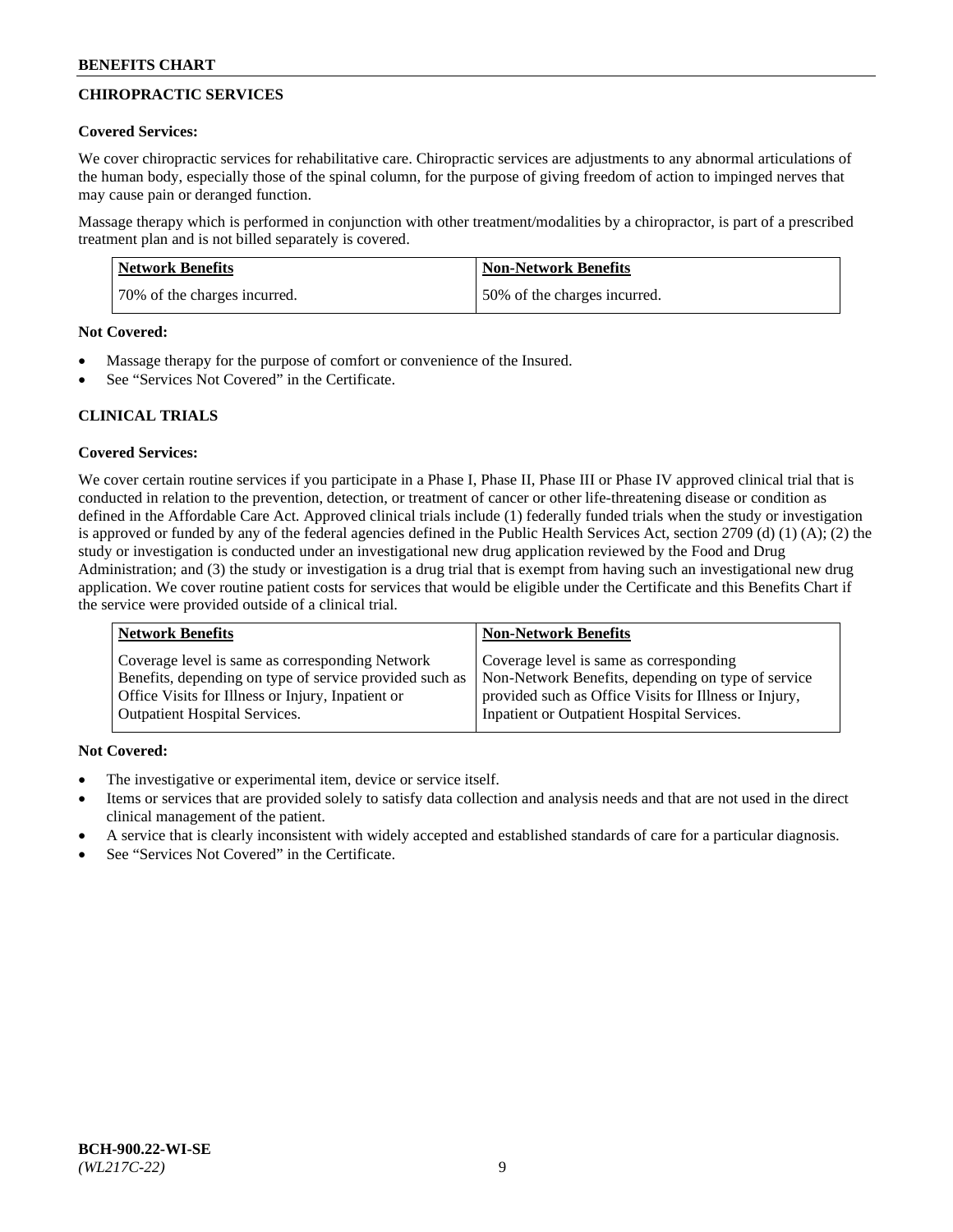## **DENTAL SERVICES**

## **Covered Services:**

We cover services as described below.

**Accidental dental services:** We cover dentally necessary services to treat and restore damage done to sound, natural, unrestored teeth as a result of an accidental injury. Coverage is for damage caused by external trauma to face and mouth only, not for cracked or broken teeth, which result from biting or chewing. We cover restorations, root canals, crowns and replacement of teeth lost that are directly related to the accident in which the Insured was involved. We cover initial exam, x-rays and palliative treatment including extractions, and other oral surgical procedures directly related to the accident. Subsequent treatment must be initiated within the specified time-frame and must be directly related to the accident. We do not cover restoration and replacement of teeth that are not "sound and natural" at the time of the accident.

Full mouth rehabilitations to correct occlusion (bite) and malocclusion (misaligned teeth not due to the accident) are not covered.

When an implant-supported dental prosthetic treatment is pursued, the accidental dental benefit will be applied to the prosthetic procedure. Benefits are limited to the amount that would be paid toward the placement of a removable dental prosthetic appliance that could be used in the absence of implant treatment. Care must be provided or pre-authorized by a HealthPartners dentist.

| <b>Network Benefits</b>       | <b>Non-Network Benefits</b>  |
|-------------------------------|------------------------------|
| 170% of the charges incurred. | 50% of the charges incurred. |

For all accidental dental services, treatment and/or restoration must be initiated within six months of the date of the injury. Coverage is limited to the initial course of treatment and/or initial restoration. Services must be provided within 24 months of the date of injury to be covered.

#### **Medical referral dental services**

**Medically necessary outpatient dental services:** We cover medically necessary outpatient dental services. Coverage is limited to dental services required for treatment of an underlying medical condition, e.g., removal of teeth to complete radiation treatment for cancer of the jaw, cysts and lesions.

| Network Benefits             | <b>Non-Network Benefits</b>  |
|------------------------------|------------------------------|
| 70% of the charges incurred. | 50% of the charges incurred. |

**Medically necessary hospitalization and anesthesia for dental care:** We cover medically necessary hospitalization for dental care. This is limited to charges incurred by an Insured who: (1) is a child under age  $5$ ; (2) is severely disabled; (3) has a medical condition, and requires hospitalization or general anesthesia for dental care treatment; or (4) is a child between ages 5 and 12 and care in dental offices has been attempted unsuccessfully and usual methods of behavior modification have not been successful, or when extensive amounts of restorative care, exceeding four appointments, are required. Coverage is limited to facility and anesthesia charges. Oral surgeon/dentist professional fees are not covered. The following are examples, though not all-inclusive, of medical conditions which may require hospitalization for dental services: severe asthma, severe airway obstruction or hemophilia. Hospitalization required due to the behavior of the Insured or due to the extent of the dental procedure is not covered.

| Network Benefits             | <b>Non-Network Benefits</b>  |
|------------------------------|------------------------------|
| 70% of the charges incurred. | 50% of the charges incurred. |

**Medical complications of dental care:** We cover medical complications of dental care. Treatment must be medically necessary care and related to medical complications of non-covered dental care, including complications of the head, neck, or substructures.

| Network Benefits             | <b>Non-Network Benefits</b>  |
|------------------------------|------------------------------|
| 70% of the charges incurred. | 50% of the charges incurred. |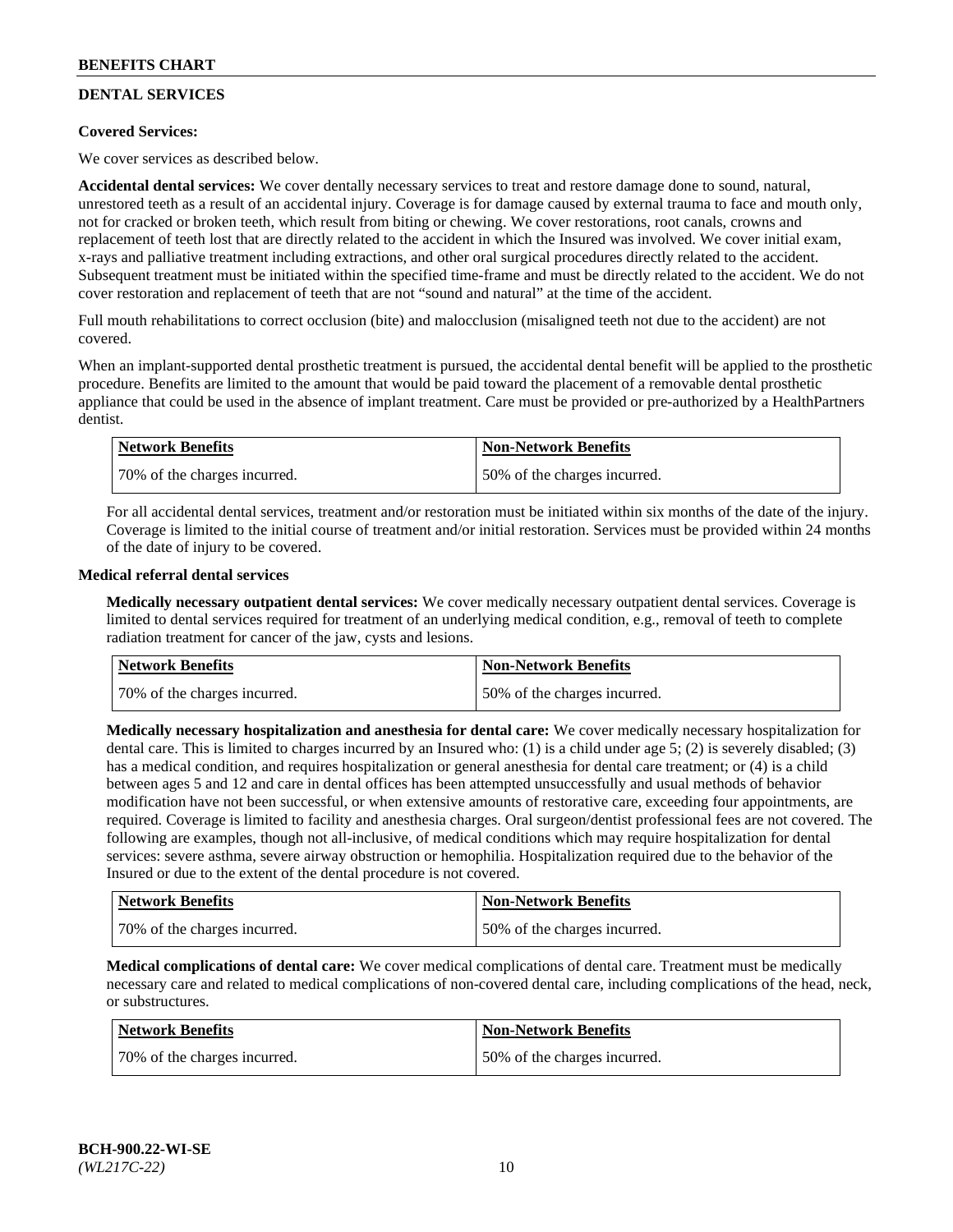**Oral surgery:** We cover oral surgery. Coverage is limited to treatment of medical conditions requiring oral surgery, such as treatment of oral neoplasm, non-dental cysts, fracture of the jaws, trauma of the mouth and jaws, and any other oral surgery procedures provided as medically necessary dental services.

| <b>Network Benefits</b>       | <b>Non-Network Benefits</b>  |
|-------------------------------|------------------------------|
| 170% of the charges incurred. | 50% of the charges incurred. |

**Treatment of cleft lip and cleft palate:** We cover treatment of cleft lip and cleft palate of a dependent child, including orthodontic treatment and oral surgery directly related to the cleft. Dental services which are not required for the treatment of cleft lip or cleft palate are not covered. If a dependent child covered under the Certificate and Benefits Chart is also covered under a dental plan which includes orthodontic services, that dental plan shall be considered primary for the necessary orthodontic services. Oral appliances are subject to the same copayment, conditions and limitations as durable medical equipment.

| <b>Network Benefits</b>                               | <b>Non-Network Benefits</b>                            |
|-------------------------------------------------------|--------------------------------------------------------|
| Coverage level is same as corresponding Network       | Coverage level is same as corresponding                |
| Benefits, depending on type of service provided, such | Non-Network Benefits, depending on type of service     |
| as Office Visits for Illness or Injury, Inpatient or  | provided, such as Office Visits for Illness or Injury, |
| <b>Outpatient Hospital Services.</b>                  | Inpatient or Outpatient Hospital Services.             |

**Treatment of temporomandibular disorder (TMD) and craniomandibular disorder (CMD):** We cover diagnostic procedures, surgical treatment and non-surgical treatment (including intraoral splint therapy devices) for temporomandibular disorder (TMD) and craniomandibular disorder (CMD), which is medically necessary care. Dental services which are not required to directly treat TMD or CMD are not covered.

| <b>Network Benefits</b>      | <b>Non-Network Benefits</b>  |
|------------------------------|------------------------------|
| 70% of the charges incurred. | 50% of the charges incurred. |

#### **Not Covered:**

- Dental treatment, procedures or services not listed in this Benefits Chart.
- Accident-related dental services if treatment is: (1) provided to teeth which are not sound and natural; (2) to teeth which have been restored; (3) initiated beyond six months from the date of the injury; (4) received beyond the initial treatment or restoration; or (5) received beyond 24 months from the date of injury.
- Oral surgery to remove wisdom teeth.
- Orthognathic treatment or procedures and all related services.
- See "Services Not Covered" in the Certificate.

## **DIABETES AND HYPERTENSION DISEASE MANAGEMENT PROGRAM**

## **Covered Services:**

If you meet criteria for coverage, you may qualify for the Diabetes and/or Hypertension Disease Management Program.

The program covers group health coaching which focuses on weight loss, exercise, behavior modification and health education through Omada Health.

| <b>Network Benefits</b>                                     | <b>Non-Network Benefits</b> |
|-------------------------------------------------------------|-----------------------------|
| 100% of the charges incurred.<br>Deductible does not apply. | Not applicable.             |

## **Not Covered:**

See "Services Not Covered" in the Certificate.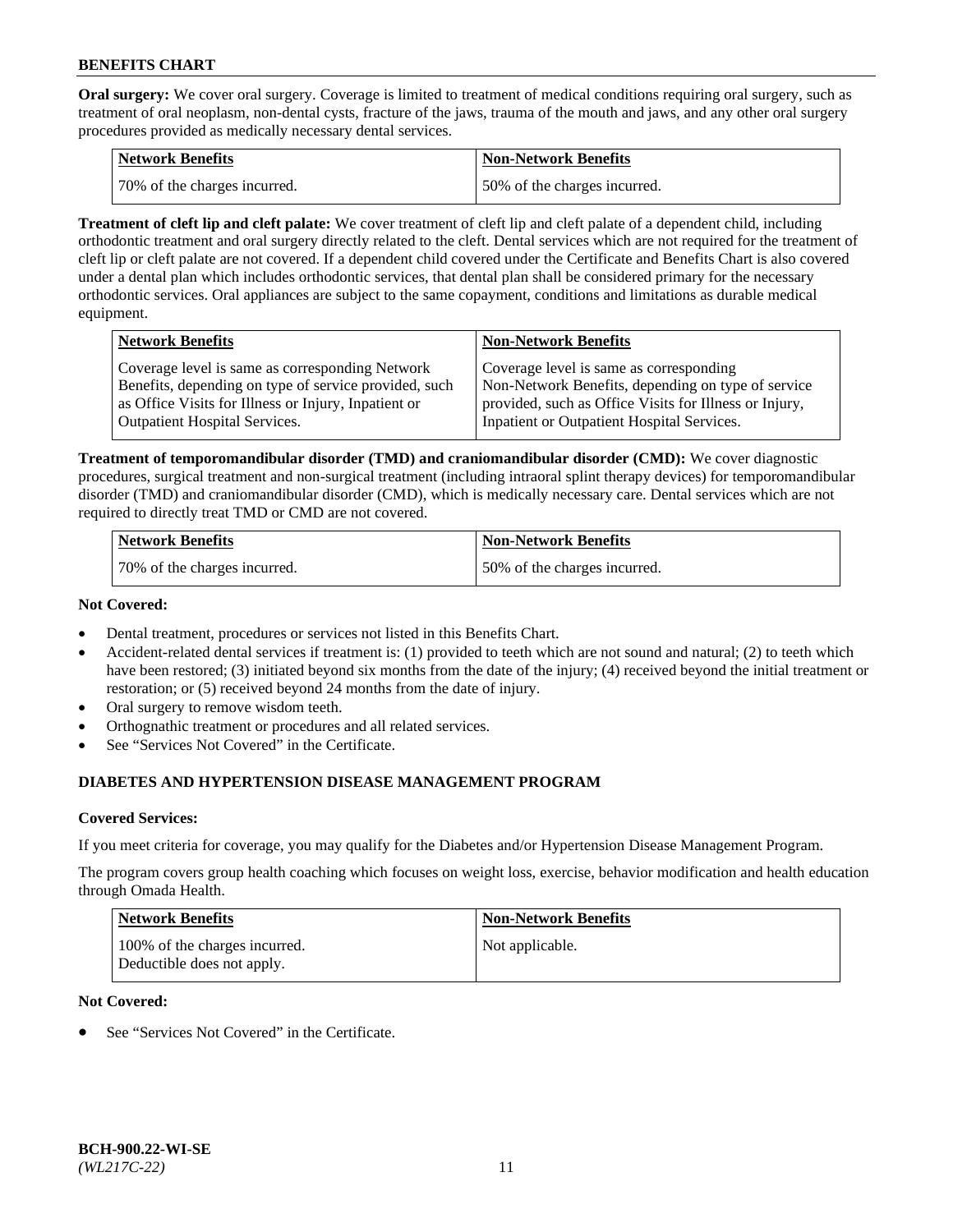## **DIABETIC EQUIPMENT AND SUPPLIES**

#### **Covered Services:**

We cover physician prescribed medically appropriate and necessary drugs and supplies used in the management and treatment of diabetes for Insureds with gestational, Type I or Type II diabetes including durable diabetic equipment and disposable supplies, as described below.

Certain items are only covered if your condition meets our coverage criteria and obtained through an authorized vendor. For more information on what we cover and any prior authorization requirements, call Member Services or log on to your "*my*HealthPartners" account at [healthpartners.com.](http://www.healthpartners.com/)

Insulin and medications for diabetes are covered as outpatient drugs under the "Prescription Drug Services" section.

**Pumps and pump supplies.** These include diabetic insulin pumps, diabetic infusion pumps and infusion pump supplies such as infusion sets, tubing, connectors and syringe reservoirs.

| <b>Network Benefits</b>                                                                     | <b>Non-Network Benefits</b>  |
|---------------------------------------------------------------------------------------------|------------------------------|
| Pumps received at a pharmacy:<br>70% of the charges incurred.<br>Deductible does not apply. | 50% of the charges incurred. |
| Pumps received from a non-pharmacy<br>approved vendor:<br>70% of the charges incurred.      |                              |

#### **All other durable equipment and diabetic supplies**

Durable Diabetic Equipment and Supplies. These include continuous glucose monitoring system (CGMS), transmitter, sensors and receivers, diabetic blood glucose monitors and control/calibrating solutions (for checking accuracy or testing equipment and test strips).

Disposable Diabetic Supplies. These are one-time use supplies, including syringes, lancets, lancet devices, blood and urine ketone test strips, and needles.

Certain diabetic supplies and equipment must be purchased at a pharmacy.

| <b>Network Benefits</b>                                                                                              | <b>Non-Network Benefits</b>  |
|----------------------------------------------------------------------------------------------------------------------|------------------------------|
| If received through a pharmacy:<br>70% of the charges incurred.<br>Deductible does not apply.                        | 50% of the charges incurred. |
| If received through a non-pharmacy provider:<br>70% of the charges incurred if purchased from an<br>approved vendor. |                              |

#### **Limitations:**

- No more than a 93-day supply of diabetic supplies are covered and dispensed at a time.
- We require that certain diabetic supplies and equipment be purchased at a pharmacy.
- Diabetic supplies and equipment are limited to certain models and brands.
- Durable medical equipment and supplies must be obtained from or repaired by approved vendors.
- Covered services and supplies are based on established medical policies which are subject to periodic review and modification by the medical directors. Our coverage policy for diabetic supplies includes information on our required models and brands. These medical policies (medical coverage criteria) are available by calling Member Services, or logging on to your "myHealthPartners" account at [healthpartners.com.](http://www.healthpartners.com/)

#### **Not Covered:**

- Replacement or repair of any covered items, if the items are (i) damaged or destroyed by misuse, abuse or carelessness, (ii) lost; or (iii) stolen.
- Duplicate or similar items.
- Labor and related charges for repair of any covered items which are more than the cost of replacement by an approved vendor.

**BCH-900.22-WI-SE**  *(WL217C-22)* 12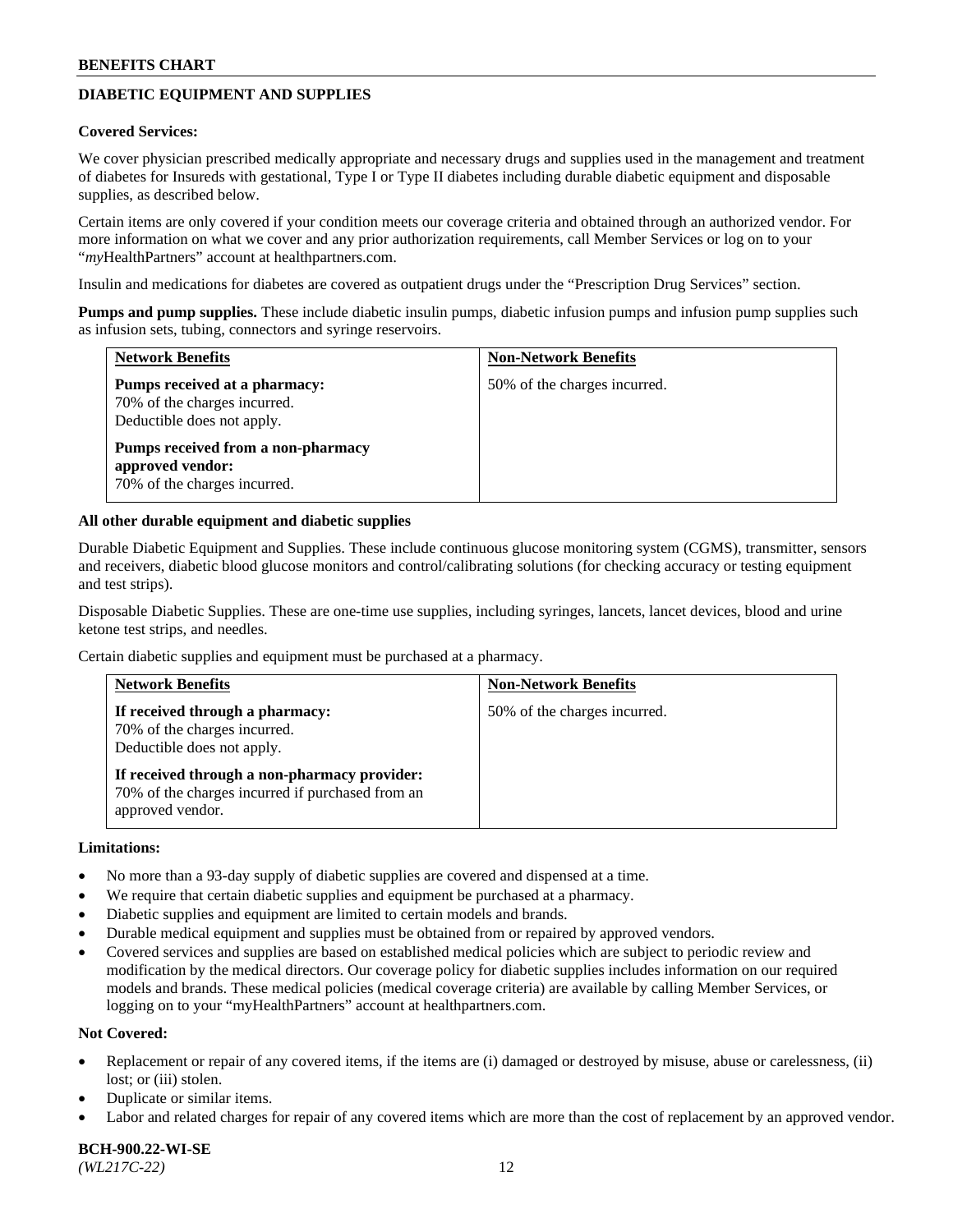- Batteries for monitors and equipment.
- Sales tax, mailing, delivery charges, service call charges.
- See "Services Not Covered" in the Certificate.

## **DIAGNOSTIC IMAGING SERVICES**

#### **Covered Services:**

We cover diagnostic imaging, when ordered by a provider and provided in a clinic or outpatient hospital facility.

For Network Benefits, non-emergent, scheduled outpatient Magnetic Resonance Imaging (MRI) and Computed Tomography (CT) must be provided at a designated facility. Your physician or facility will obtain or verify prior authorization for these services, as needed.

We cover services provided in a clinic or outpatient hospital facility. To see the benefit level for inpatient hospital or skilled nursing facility services, see benefits under "Inpatient Hospital and Skilled Nursing Facility Services".

#### **Outpatient magnetic resonance imaging (MRI) and computed tomography (CT)**

| <b>Network Benefits</b>      | <b>Non-Network Benefits</b>  |
|------------------------------|------------------------------|
| 70% of the charges incurred. | 50% of the charges incurred. |

#### **All other outpatient diagnostic imaging services**

#### **Services for illness or injury**

| Network Benefits             | <b>Non-Network Benefits</b>  |
|------------------------------|------------------------------|
| 70% of the charges incurred. | 50% of the charges incurred. |

#### **Preventive services (MRI/CT procedures are not considered preventive)**

Diagnostic imaging services associated with preventive services are covered at the benefit level shown in the "Preventive Services" section of this Benefits Chart.

#### **Not Covered:**

See "Services Not Covered" in the Certificate.

## **DURABLE MEDICAL EQUIPMENT, PROSTHETICS, ORTHOTICS AND SUPPLIES**

#### **Covered Services:**

We cover equipment and services, as described below.

We cover durable medical equipment and services, prosthetics, orthotics and supplies, subject to the limitations below, including certain disposable supplies and enteral feedings.

We cover external hearing aids, cochlear implants, and related treatment prescribed by a physician or by a licensed audiologist for Insureds under 18 years of age who have hearing loss.

We also cover basic hearing aids for Insureds age 18 or older for the correction of a hearing impairment.

Osseointegrated or bone-anchored hearing aids are only covered for Insureds who have hearing loss that is not correctable by any other procedure.

Hearing aids are limited to one basic, standard hearing aid for each ear every three years.

A basic hearing aid is defined as a hearing device that consists of a microphone, amplifier, volume control, battery and receiver, which is up to date using the latest technology. It does not include upgrades above and beyond the functionality of a basic hearing aid, including, but not limited to, hearing improvements for group settings, background noise, Bluetooth/remote control functionality, or extended warranties. Charges for upgrades above the cost of a basic, standard hearing aid are not covered.

Diabetic equipment and supplies are covered under the "Diabetic Equipment and Supplies" section.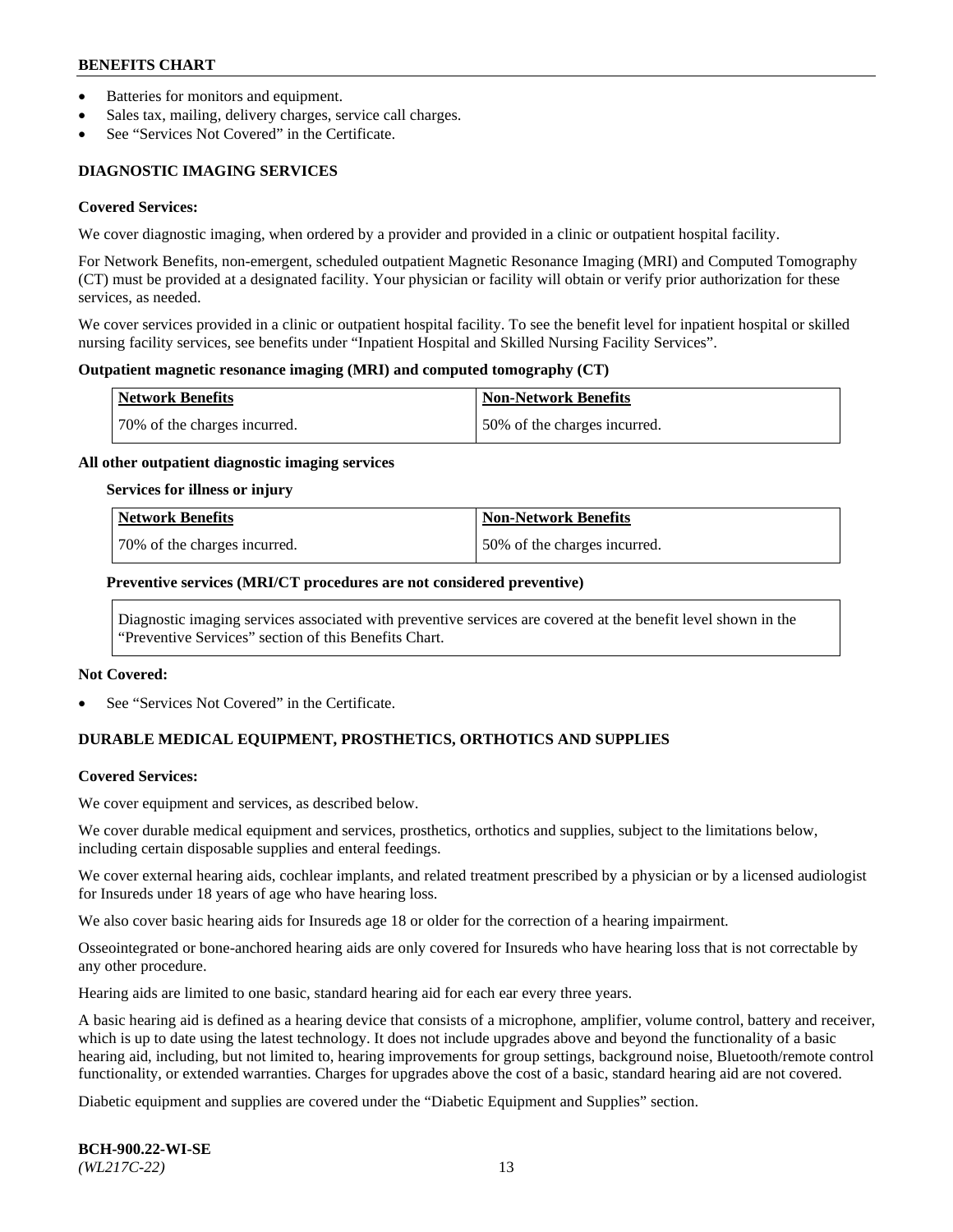### **Special dietary treatment for phenylketonuria (PKU) if it meets our medical coverage criteria**

| Network Benefits                                           | <b>Non-Network Benefits</b>  |
|------------------------------------------------------------|------------------------------|
| 70% of the charges incurred.<br>Deductible does not apply. | 50% of the charges incurred. |

## **Oral amino acid based elemental formula if it meets our medical coverage criteria**

| Network Benefits             | <b>Non-Network Benefits</b>  |
|------------------------------|------------------------------|
| 70% of the charges incurred. | 50% of the charges incurred. |

#### **All other durable medical equipment, prosthetics, orthotics and supplies**

| <b>Network Benefits</b>      | <b>Non-Network Benefits</b>  |
|------------------------------|------------------------------|
| 70% of the charges incurred. | 50% of the charges incurred. |

#### **Limitations:**

Coverage of durable medical equipment is limited by the following:

- Payment will not exceed the cost of an alternate piece of equipment or service that is effective and medically necessary.
- For prosthetic benefits, other than oral appliances for cleft lip and cleft palate, payment will not exceed the cost of an alternate piece of equipment or service that is effective, medically necessary and enables Insureds to conduct standard activities of daily living.
- We reserve the right to determine if an item will be approved for rental vs. purchase.
- Durable medical equipment and supplies must be obtained from or repaired by approved vendors.
- Covered services and supplies are based on established medical policies which are subject to periodic review and modification by the medical or dental directors. Our medical policy for diabetic supplies includes information on our required models and brands. These medical policies (medical coverage criteria) are available by calling Member Services, or logging on to your "*my*HealthPartners" account a[t healthpartners.com.](http://www.healthpartners.com/)

## **Not Covered:**

Items which are not eligible for coverage include, but are not limited to:

- Replacement or repair of any covered items, if the items are (i) damaged or destroyed by misuse, abuse or carelessness, (ii) lost; or (iii) stolen.
- Duplicate or similar items.
- Labor and related charges for repair of any covered items which are more than the cost of replacement by an approved vendor.
- Sales tax, mailing, delivery charges, service call charges.
- Items which are primarily educational in nature or for hygiene, vocation, comfort, convenience or recreation.
- Communication aids or devices: equipment to create, replace or augment communication abilities including, but not limited to, speech processors, receivers, communication boards, or computer or electronic assisted communication.
- Implantable and osseointegrated or bone-anchored hearing aids and their fitting, except as specifically described in this Benefits Chart. This exclusion does not apply to cochlear implants.
- Eyeglasses, contact lenses and their fitting, measurement and adjustment, except as specifically described in this Benefits Chart.
- Hair prostheses (wigs).
- Household equipment which primarily has customary uses other than medical, such as, but not limited to, exercise cycles, air purifiers, central or unit air conditioners, water purifiers, non-allergenic pillows, mattresses or waterbeds.
- Household fixtures including, but not limited to, escalators or elevators, ramps, swimming pools and saunas.
- Modifications to the structure of the home including, but not limited to, wiring, plumbing or charges for installation of equipment.
- Vehicle, car or van modifications including, but not limited to, hand brakes, hydraulic lifts and car carrier.
- Rental equipment while owned equipment is being repaired by non-contracted vendors, beyond one month rental of medically necessary equipment.
- Other equipment and supplies, including but not limited to assistive devices, that we determine are not eligible for coverage.
- See "Services Not Covered" in the Certificate.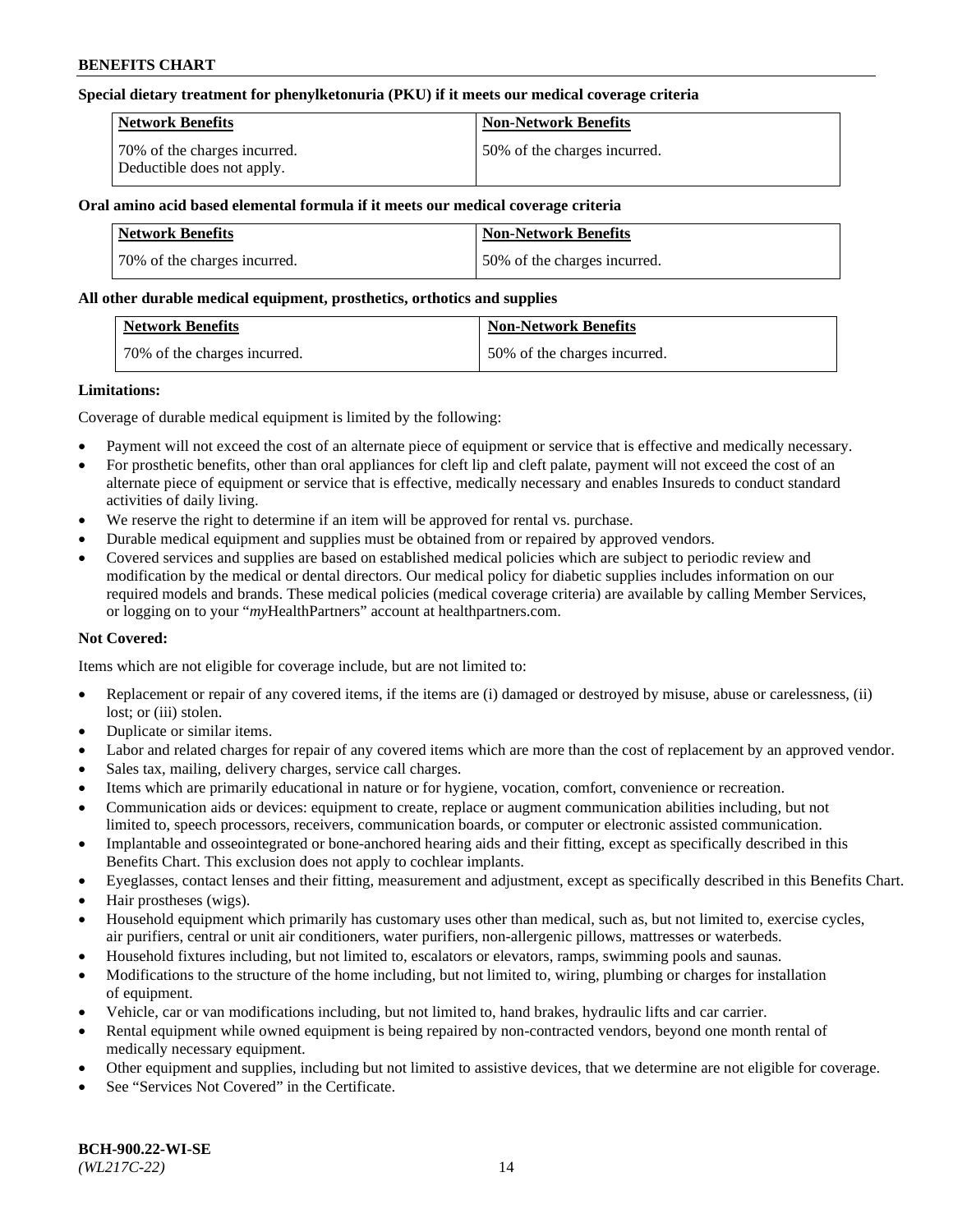# **EMERGENCY AND URGENTLY NEEDED CARE SERVICES**

## **Covered Services:**

We cover services for emergency care and urgently needed care if the services are otherwise eligible for coverage under the Certificate.

**Urgently needed care.** These are services to treat an unforeseen illness or injury that:

- are required in order to prevent a serious deterioration in your health; and
- cannot be delayed until the next available clinic or office hours.

| <b>Network Benefits</b>                                                                                                                                                                                                                                                                   | <b>Non-Network Benefits</b> |
|-------------------------------------------------------------------------------------------------------------------------------------------------------------------------------------------------------------------------------------------------------------------------------------------|-----------------------------|
| 70% of the charges incurred.                                                                                                                                                                                                                                                              | See Network Benefits.       |
| <b>First three visits</b>                                                                                                                                                                                                                                                                 |                             |
| The first three mental health and substance use disorder<br>treatment visits, urgent care visits, office visits,<br>convenience clinic visits, telephone visits and E-visits<br>(other than Virtuwell) combined in a calendar year are<br>covered at 100%, not subject to the deductible. |                             |
| Physician services are included; however, charges for<br>day treatment services, group visits, office procedures,<br>laboratory, radiology and other ancillary services are<br>not included and will be subject to the deductible and<br>coinsurance and/or copayment.                    |                             |

**Emergency care.** These are services to treat:

- the sudden, unexpected onset of illness or injury which, if left untreated or unattended until the next available clinic or office hours, would result in hospitalization; or
- a condition requiring professional health services immediately necessary to preserve life or stabilize health.

Emergency care includes emergency services as defined in Division BB, Title I, Section 102 of the Consolidated Appropriations Act of 2021.

When reviewing claims for coverage of emergency services, our medical director will take into consideration a reasonable layperson's belief that the circumstances required immediate medical care that could not wait until the next working day or next available clinic appointment.

### **Emergency care in a hospital emergency room, including professional services of a physician**

| <b>Network Benefits</b>      | <b>Non-Network Benefits</b> |
|------------------------------|-----------------------------|
| 70% of the charges incurred. | See Network Benefits.       |

#### **Inpatient emergency care in a hospital**

| <b>Network Benefits</b>      | Non-Network Benefits  |
|------------------------------|-----------------------|
| 70% of the charges incurred. | See Network Benefits. |

## **Not Covered:**

See "Services Not Covered" in the Certificate.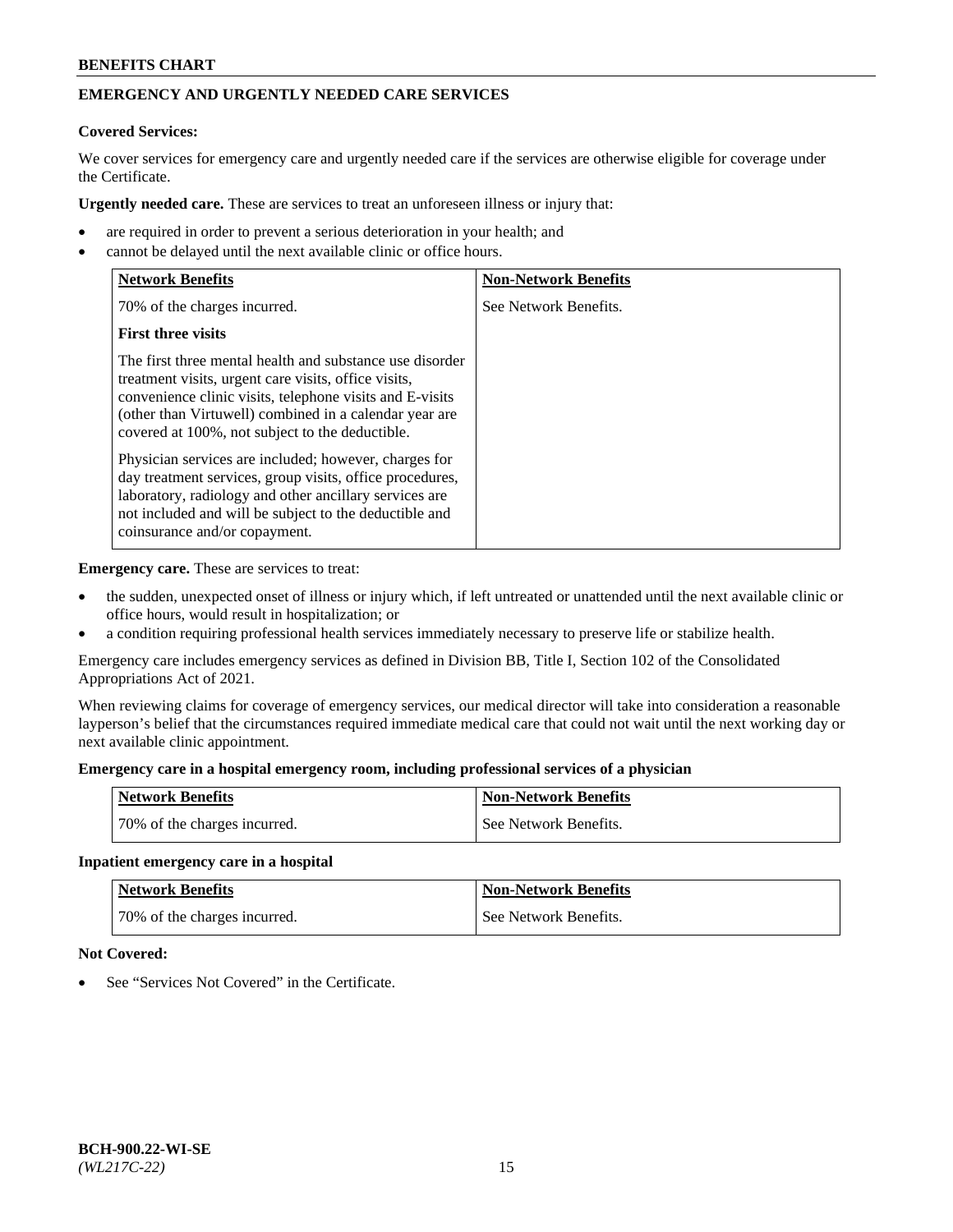## **GENE THERAPY**

## **Covered Services:**

We cover gene therapy treatment if it meets our medical coverage criteria.

| <b>Network Benefits</b>                                                                                                                                                                                 | <b>Non-Network Benefits</b> |
|---------------------------------------------------------------------------------------------------------------------------------------------------------------------------------------------------------|-----------------------------|
| Coverage level is same as corresponding Network<br>Benefits, depending on type of service provided such as<br>Office Visits for Illness or Injury, Inpatient or<br><b>Outpatient Hospital Services.</b> | No coverage.                |

## **Limitations:**

- Gene therapy must be provided by a designated provider.
- Specific types of gene therapy are limited to therapies and conditions specified in our medical coverage criteria.

## **Not Covered:**

See "Services Not Covered" in the Certificate.

## **HEALTH EDUCATION**

#### **Covered Services:**

We cover education for preventive services and education for the management of chronic health problems (such as diabetes).

| <b>Network Benefits</b>                                     | <b>Non-Network Benefits</b>  |
|-------------------------------------------------------------|------------------------------|
| 100% of the charges incurred.<br>Deductible does not apply. | 50% of the charges incurred. |

#### **Not Covered:**

See "Services Not Covered" in the Certificate.

## **HOME-BASED COMPREHENSIVE HEALTH RISK ASSESSMENT**

#### **Covered Services:**

If you meet our criteria for coverage, you may qualify for our home-based comprehensive health risk assessment program. The program covers a health assessment with a designated nurse practitioner.

| <b>Network Benefits</b>                                     | <b>Non-Network Benefits</b> |
|-------------------------------------------------------------|-----------------------------|
| 100% of the charges incurred.<br>Deductible does not apply. | No coverage.                |

#### **Not Covered:**

See "Services Not Covered" in the Certificate.

## **HOME HEALTH SERVICES**

#### **Covered Services:**

We cover skilled nursing services, physical therapy, occupational therapy, speech therapy, respiratory therapy and other therapeutic services, non-routine prenatal and postnatal services, routine postnatal well child visits as described in our medical coverage criteria, phototherapy services for newborns, home health aide services and other eligible home health services when provided in your home, if you are homebound (i.e., unable to leave home without considerable effort due to a medical condition). Lack of transportation does not constitute homebound status. For phototherapy services for newborns and high risk prenatal services, supplies and equipment are included.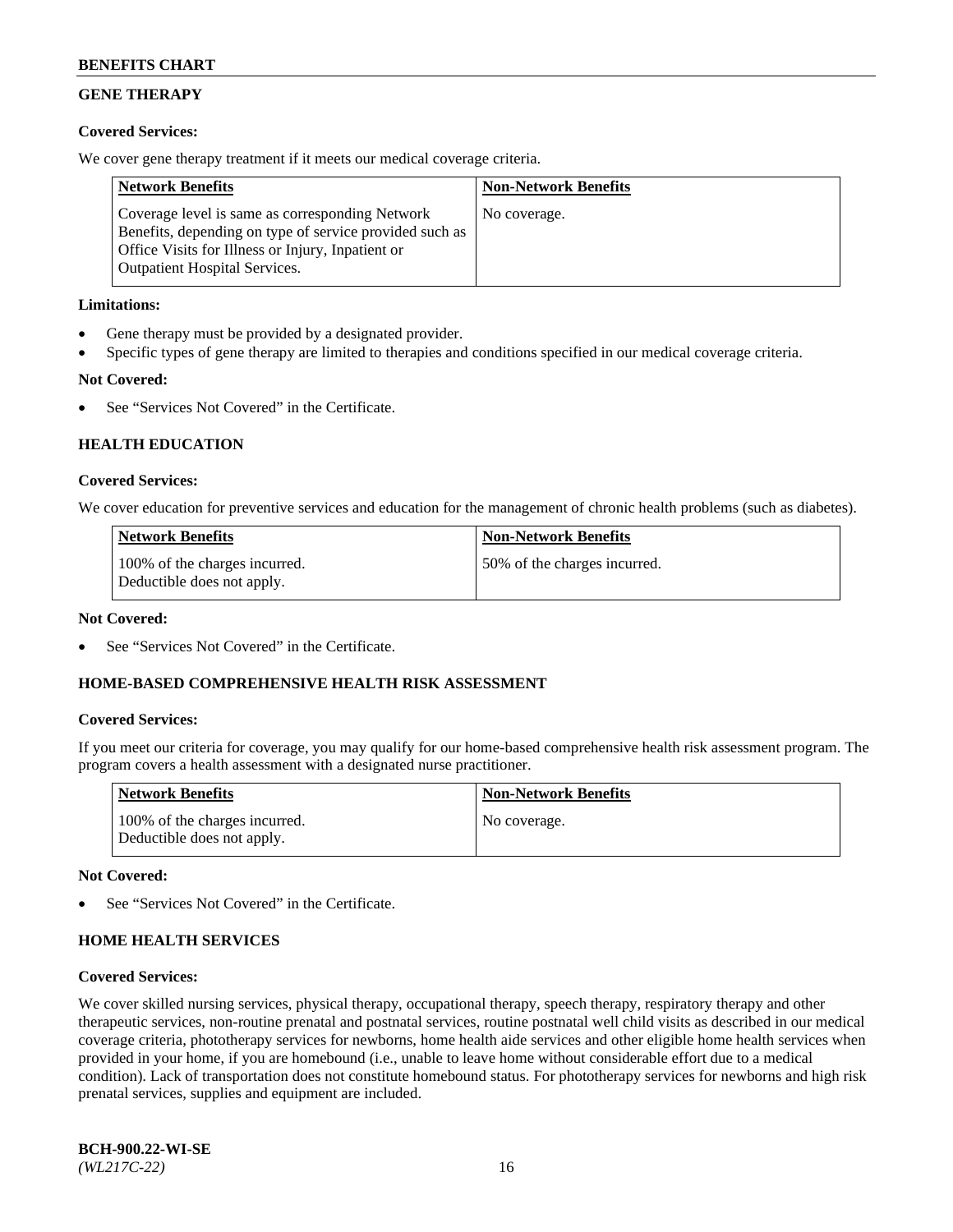We cover total parenteral nutrition/intravenous ("TPN/IV") therapy, equipment, supplies and drugs in connection with IV therapy. IV line care kits are covered under Durable Medical Equipment.

We cover palliative care benefits. Palliative care includes symptom management, education and establishing goals of care. We waive the requirement that you be homebound for a limited number of home visits for palliative care (as shown in this Benefits Chart), if you have a life-threatening, non-curable condition which has a prognosis of survival of two years or less. Additional palliative care visits are eligible under the home health services benefit if you are homebound and meet all other requirements defined in this section.

You do not need to be homebound to receive total parenteral nutrition/intravenous ("TPN/IV") therapy.

Home health services are eligible and covered only when:

- medically necessary; and
- provided as rehabilitative care, terminal care or maternity care; and
- ordered by a physician, and included in the written home care plan.

### **Physical therapy, occupational therapy, speech therapy, respiratory therapy, home health aide services and palliative care**

| <b>Network Benefits</b>      | <b>Non-Network Benefits</b>  |
|------------------------------|------------------------------|
| 70% of the charges incurred. | 50% of the charges incurred. |

## **TPN/IV therapy, skilled nursing services, non-routine prenatal/postnatal services, and phototherapy**

| <b>Network Benefits</b>       | Non-Network Benefits         |
|-------------------------------|------------------------------|
| 170% of the charges incurred. | 50% of the charges incurred. |

Each 24-hour visit (or shifts up to 24-hour visits) equals one visit and counts toward the Maximum visits for all other services shown below. Any visit that lasts less than 24 hours regardless of the length of the visit, will count as one visit toward the Maximum visits for all other services shown below. All visits must be medically necessary and benefit eligible.

#### **Routine postnatal well child visit**

| <b>Network Benefits</b>                                     | <b>Non-Network Benefits</b>  |
|-------------------------------------------------------------|------------------------------|
| 100% of the charges incurred.<br>Deductible does not apply. | 50% of the charges incurred. |

## **Maximum visits for palliative care**

If you are eligible to receive palliative care in the home and you are not homebound, there is a maximum of 12 visits per calendar year.

#### **Maximum visits for all services other than palliative care**

| Network Benefits             | <b>Non-Network Benefits</b>  |
|------------------------------|------------------------------|
| 60 visits per calendar year. | 30 visits per calendar year. |

Each visit provided under the Network Benefits and Non-Network Benefits counts toward the maximums shown under both Maximum visits sections. The routine postnatal well child visits do not count toward the visit limit.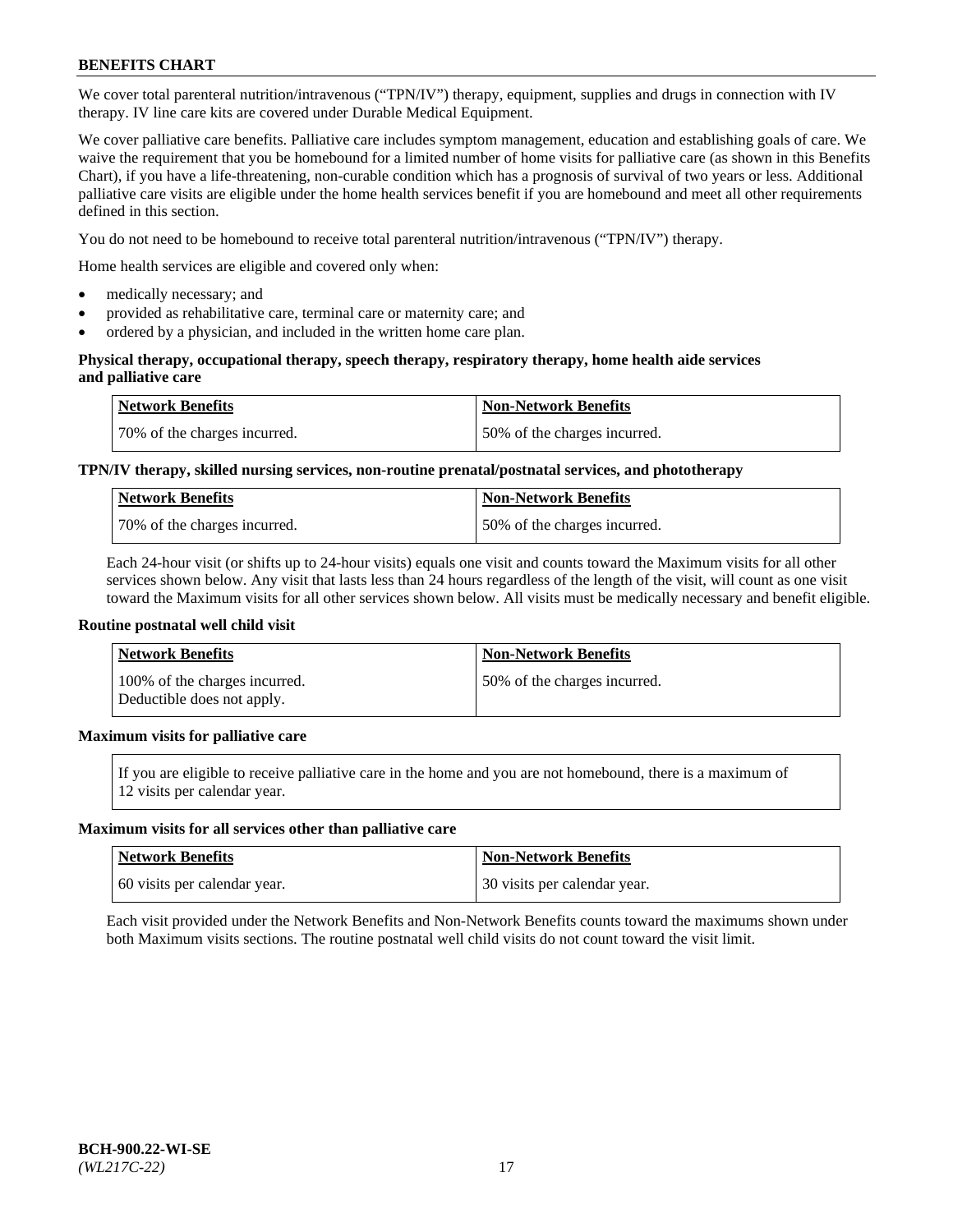### **Limitations:**

- Home health services are not provided as a substitute for a primary caregiver in the home or as relief (respite) for a primary caregiver in the home. We will not reimburse family members or residents in your home for the above services.
- A service shall not be considered a skilled nursing service merely because it is performed by, or under the direct supervision of, a licensed nurse. Where a service (such as tracheotomy suctioning or ventilator monitoring) or like services, can be safely and effectively performed by a non-medical person (or self-administered), without the direct supervision of a licensed nurse, the service shall not be regarded as a skilled nursing service, whether or not a skilled nurse actually provides the service. The unavailability of a competent person to provide a non-skilled service shall not make it a skilled service when a skilled nurse provides it. Only the skilled nursing component of so-called "blended" services (i.e. services which include skilled and non-skilled components) are covered under this Benefits Chart.

## **Not Covered:**

- Financial or legal counseling services.
- Housekeeping or meal services in your home.
- Private duty nursing services.
- Services provided by a family member or enrollee, or a resident in the enrollee's home.
- Vocational rehabilitation and recreational or educational therapy. Recreation therapy is therapy provided solely for the purpose of recreation, including, but not limited to: (a) requests for physical therapy or occupational therapy to improve athletic ability, and (b) braces or guards to prevent sports injuries.
- See "Services Not Covered" in the Certificate.

## **HOME HOSPICE SERVICES**

## **Applicable Definitions:**

**Part-time.** This is up to two hours of service per day, more than two hours is considered continuous care.

**Continuous Care.** This is from two to twelve hours of service per day provided by a registered nurse, licensed practical nurse, or home health aide, during a period of crisis in order to maintain a terminally ill patient at home.

**Appropriate Facility.** This is a nursing home, hospice residence, or other inpatient facility.

**Custodial Care Related to Hospice Services.** This means providing assistance in the activities of daily living and the care needed by a terminally ill patient which can be provided by primary caregiver (i.e., family member or friend) who is responsible for the patient's home care.

## **Covered Services:**

**Home hospice program.** We cover the services described below if you are terminally ill and accepted as a home hospice program participant. You must meet the eligibility requirements of the program, and elect to receive services through the home hospice program. The services will be provided in your home, with inpatient care available when medically necessary as described below. If you elect to receive hospice services, you do so in lieu of curative treatment for your terminal illness for the period you are enrolled in the home hospice program.

**Eligibility:** In order to be eligible to be enrolled in the home hospice program, you must: (1) be a terminally ill patient (prognosis of six months or less); (2) have chosen a palliative treatment focus (i.e., emphasizing comfort and supportive services rather than treatment attempting to cure the disease or condition); and (3) continue to meet the terminally ill prognosis as reviewed by our medical director or his or her designee over the course of care. You may withdraw from the home hospice program at any time.

**Eligible services:** Hospice services include the following services provided in accordance with an approved hospice treatment plan.

- Home health services:
	- o Part-time care provided in your home by an interdisciplinary hospice team (which may include a physician, nurse, social worker, and spiritual counselor) and medically necessary home health services are covered.
	- o One or more periods of continuous care in your home or in a setting which provides day care for pain or symptom management, when medically necessary, will be covered.
- Inpatient services: We cover medically necessary inpatient services.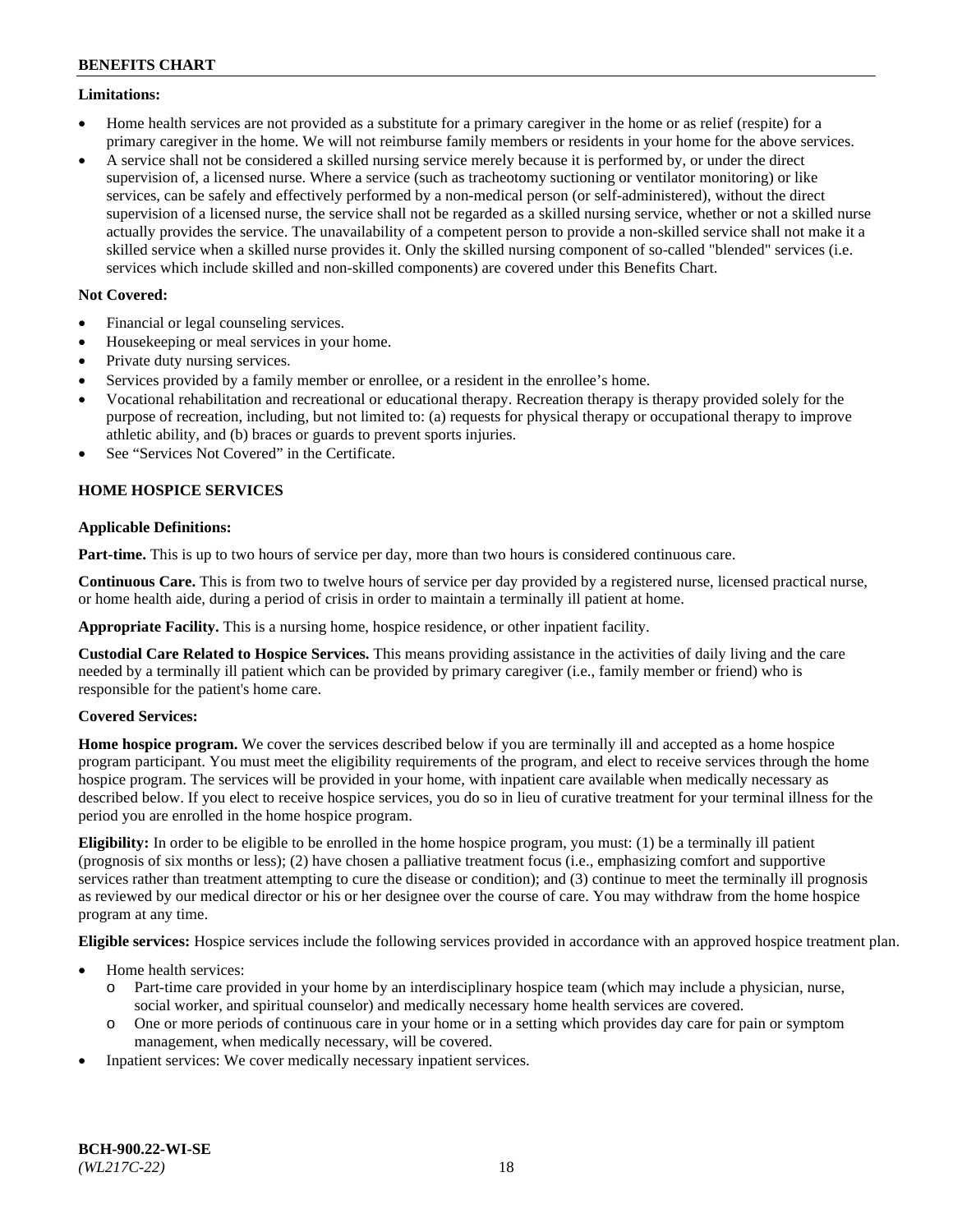- Other services:
	- o Respite care is covered for care in your home or in an appropriate facility, to give your primary caregivers (i.e., family members or friends) rest and/or relief when necessary in order to maintain a terminally ill patient at home.
	- o Medically necessary medications for pain and symptom management.
	- o Semi-electric hospital beds and other durable medical equipment are covered.
	- Emergency and non-emergency care is covered.

| Network Benefits             | Non-Network Benefits         |
|------------------------------|------------------------------|
| 70% of the charges incurred. | 50% of the charges incurred. |

Respite care is limited to 5 days per episode, and respite care and continuous care combined are limited to 30 days.

## **Not Covered:**

- Financial or legal counseling services.
- Housekeeping or meal services in your home.
- Custodial or maintenance care related to hospice services, whether provided in the home or in a nursing home.
- Any service not specifically described as covered services under this home hospice services benefits.
- Any services provided by members of your family or residents in your home.
- See "Services Not Covered" in the Certificate.

## **HOSPITAL AND SKILLED NURSING FACILITY SERVICES**

#### **Covered Services:**

We cover services as described below.

## **Medical or surgical hospital services**

**Inpatient hospital services:** We cover the following medical or surgical services, for the treatment of acute illness or injury, which require the level of care only provided in an acute care facility. These services must be authorized by a physician.

Inpatient hospital services include: room and board; the use of operating or maternity delivery rooms; intensive care facilities; newborn nursery facilities; general nursing care, anesthesia, laboratory and diagnostic imaging services, radiation therapy, physical therapy, prescription drugs or other medications administered during treatment, blood and blood products (unless replaced), and blood derivatives, and other diagnostic or treatment related hospital services; physician and other professional medical and surgical services provided while in the hospital, including gender confirmation surgery that meets medical coverage criteria.

We cover, following a vaginal delivery, a minimum of 48 hours of inpatient care for the mother and newborn child. We cover, following a caesarean section delivery, a minimum of 96 hours of inpatient care for the mother and newborn child.

Group health plans and health insurance issuers generally may not, under Federal law, restrict benefits for any hospital length of stay in connection with childbirth for the mother of newborn child to less than 48 hours following a vaginal delivery, or less than 96 hours following a caesarean section. However, Federal law generally does not prohibit the mother's or newborn's attending provider, after consulting with the mother, from discharging the mother or her newborn earlier than 48 hours (or 96 hours as applicable). In any case plans and issuers may not, under Federal law, require that a provider obtain authorization from the plan or the insurance issuer for prescribing a length of stay not in excess of 48 hours (or 96 hours).

| Network Benefits             | <b>Non-Network Benefits</b>  |
|------------------------------|------------------------------|
| 70% of the charges incurred. | 50% of the charges incurred. |

Each Insured's admission or confinement, including that of a newborn child, is separate and distinct from the admission or confinement of any other Insured.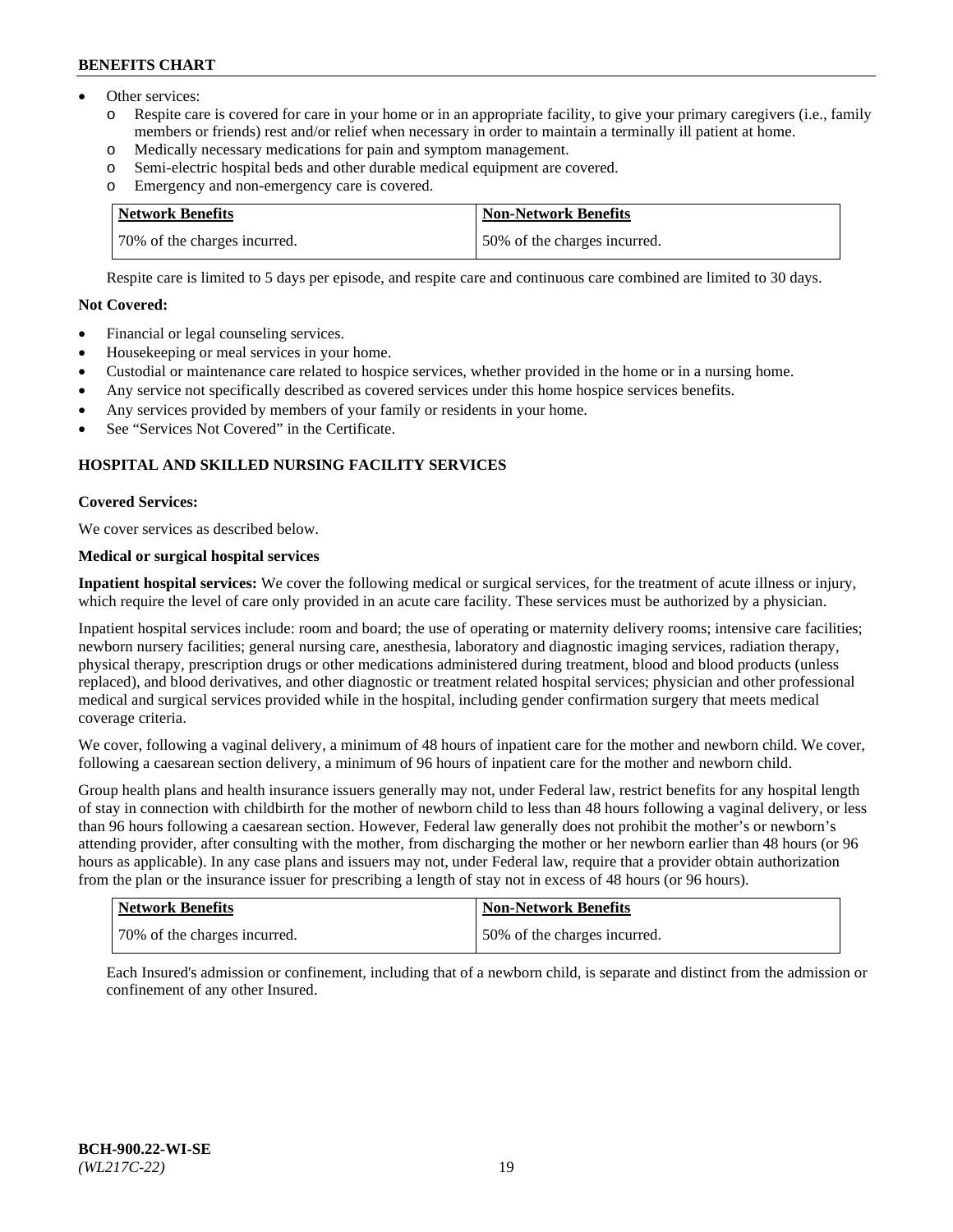**Outpatient hospital, ambulatory care or surgical facility services:** We cover the following medical and surgical services, for diagnosis or treatment of illness or injury on an outpatient basis. These services must be authorized by a physician.

Outpatient services include: use of operating rooms, maternity delivery rooms or other outpatient departments, rooms or facilities; and the following outpatient services: general nursing care, anesthesia, laboratory and diagnostic imaging services, radiation therapy, physical therapy, drugs administered during treatment, blood and blood products (unless replaced), and blood derivatives, and other diagnostic or treatment related outpatient services; physician and other professional medical and surgical services provided while an outpatient, including colonoscopies (starting at age 50, or under age 50 for people at high risk of colorectal cancer), and gender confirmation surgery that meets medical coverage criteria.

For Network Benefits, non-emergent, scheduled outpatient Magnetic Resonance Imaging (MRI) and Computed Tomography (CT) must be provided at a designated facility. Your physician or facility will obtain or verify prior authorization for these services, as needed.

To see the benefit level for diagnostic imaging services, laboratory services and physical therapy, see benefits under Diagnostic Imaging Services, Laboratory Services and Physical Therapy in this Benefits Chart.

| <b>Network Benefits</b>       | <b>Non-Network Benefits</b>  |
|-------------------------------|------------------------------|
| 170% of the charges incurred. | 50% of the charges incurred. |

#### **Skilled nursing facility care:**

We cover room and board, daily skilled nursing and related ancillary services for post-acute treatment and rehabilitative care of illness or injury that meets medical coverage criteria. Rehabilitation services are limited to services where significant measurable progress is expected to occur within a reasonable period of time.

| <b>Network Benefits</b> |                                              | <b>Non-Network Benefits</b>                  |
|-------------------------|----------------------------------------------|----------------------------------------------|
|                         | 70\% of the charges incurred.                | 50% of the charges incurred.                 |
|                         | Limited to a 30-day maximum per confinement. | Limited to a 30-day maximum per confinement. |

Each day of services provided under the Network Benefits and Non-Network Benefits, combined, applies toward the maximum shown above.

## **Not Covered:**

- Services for items for personal convenience, such as television rental, are not covered.
- See "Services Not Covered" in the Certificate.

## **INFERTILITY DIAGNOSIS**

#### **Covered Services:**

We cover the diagnosis of infertility. These services include diagnostic procedures and tests provided in connection with an infertility evaluation, office visits and consultations to diagnose infertility.

| Network Benefits             | <b>Non-Network Benefits</b>  |
|------------------------------|------------------------------|
| 70% of the charges incurred. | 50% of the charges incurred. |

Coverage is limited to office visits and consultations to diagnose infertility. Treatment is not covered.

#### **Not Covered:**

- Infertility/fertility treatment, including, but not limited to, office visits, laboratory services, diagnostic imaging services and fertility drugs; reversal of sterilization; and sperm, ova or embryo acquisition, retrieval or storage; however, we cover office visits and consultations to diagnose infertility.
- Services related to the establishment of surrogate pregnancy and fees for a surrogate. However, pregnancy and maternity services are covered for an Insured under this Benefits Chart, including a surrogate pregnancy.
- See "Services Not Covered" in the Certificate.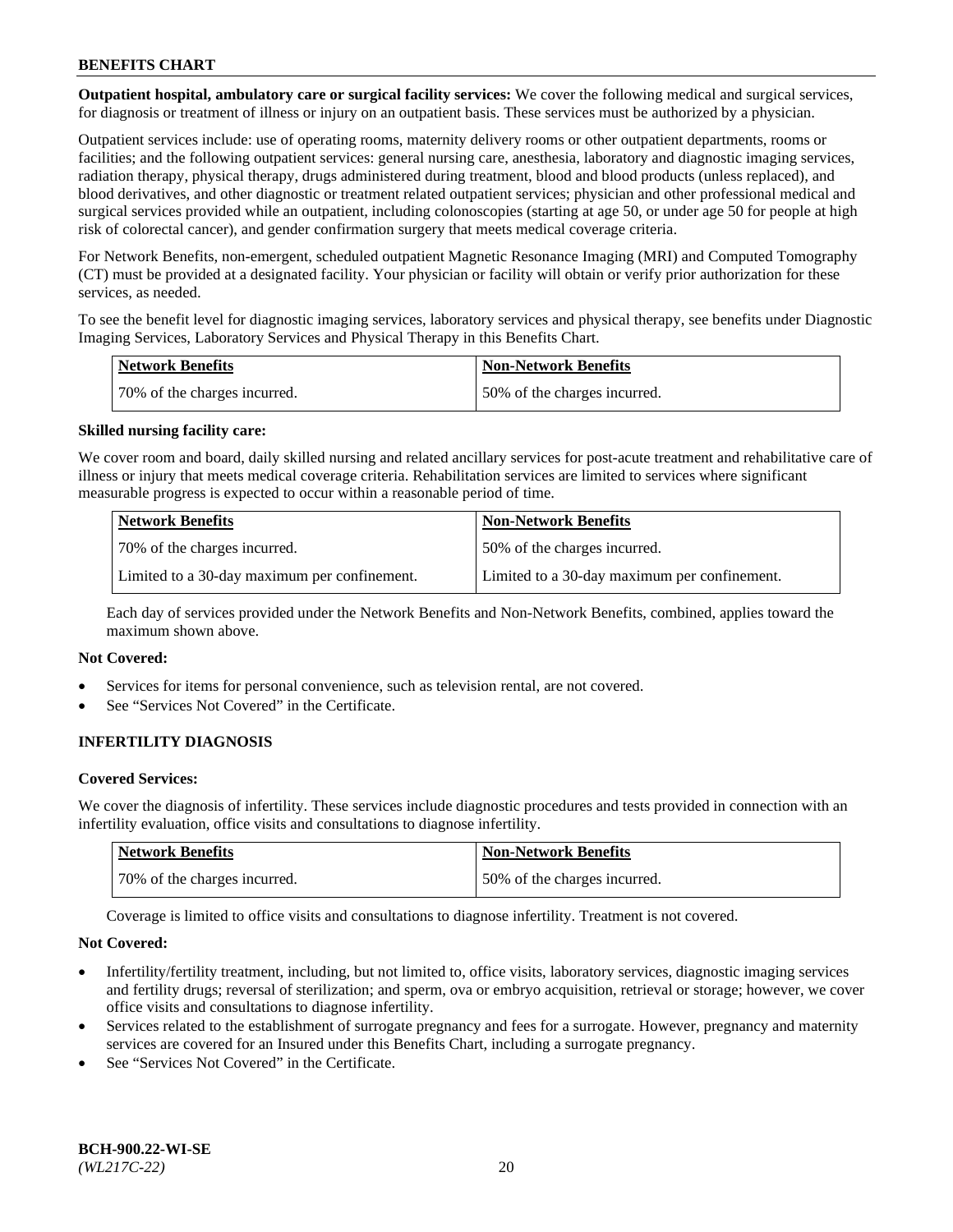## **LABORATORY SERVICES**

## **Covered Services:**

We cover laboratory tests when ordered by a provider and provided in a clinic or outpatient hospital facility. This includes blood tests to detect lead exposure in children between the ages of 6 months and 72 months.

To see the benefit level for inpatient hospital or skilled nursing facility services, see benefits under "Inpatient Hospital and Skilled Nursing Facility Services" in this Benefits Chart.

## **Prostate-specific antigen (PSA) testing**

| <b>Network Benefits</b>      | <b>Non-Network Benefits</b>  |
|------------------------------|------------------------------|
| 70% of the charges incurred. | 50% of the charges incurred. |

## **All other laboratory services**

## **Services for illness or injury**

| Network Benefits             | <b>Non-Network Benefits</b>  |
|------------------------------|------------------------------|
| 70% of the charges incurred. | 50% of the charges incurred. |

## **Preventive services**

Laboratory services associated with preventive services are covered at the benefit level shown in the "Preventive Services" section of this Benefits Chart.

#### **Not Covered:**

See "Services Not Covered" in the Certificate.

## **MASTECTOMY RECONSTRUCTION BENEFIT**

## **Covered Services:**

We cover reconstruction of the breast on which the mastectomy has been performed; surgery and reconstruction of the other breast to produce symmetrical appearance, and prostheses and physical complications of all stages of mastectomy, including lymphedemas.

| <b>Network Benefits</b>                               | <b>Non-Network Benefits</b>                           |
|-------------------------------------------------------|-------------------------------------------------------|
| Coverage level is same as corresponding Network       | Coverage level is same as corresponding Non-Network   |
| Benefits, depending on type of service provided, such | Benefits, depending on type of service provided, such |
| as Office Visits for Illness or Injury, Inpatient or  | as Office Visits for Illness or Injury, Inpatient or  |
| <b>Outpatient Hospital Services.</b>                  | <b>Outpatient Hospital Services.</b>                  |

## **Not Covered:**

See "Services Not Covered" in the Certificate.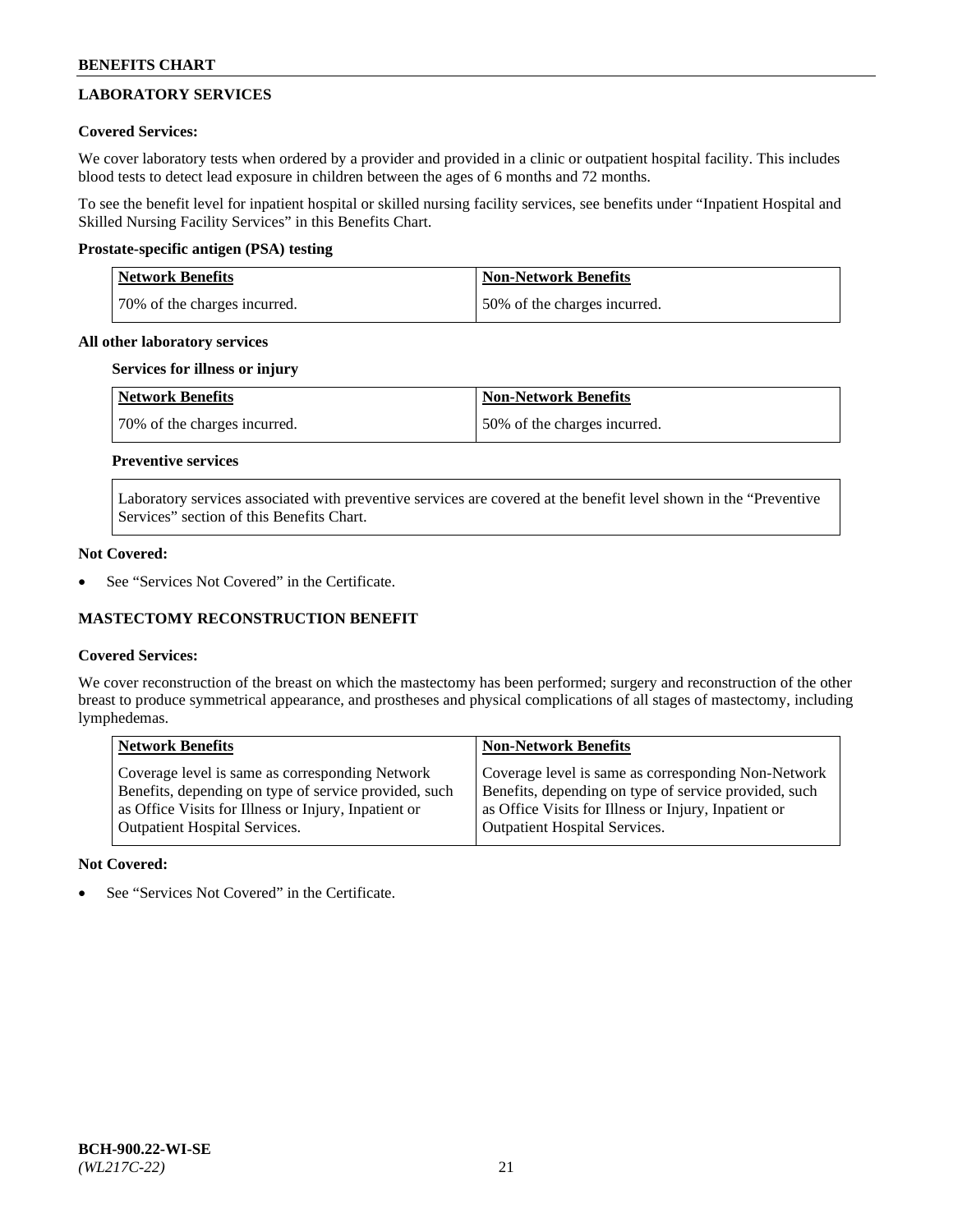## **MEDICATION THERAPY DISEASE MANAGEMENT PROGRAM**

#### **Covered Services:**

If you meet our criteria for coverage, you may qualify for our Medication Therapy Disease Management Program.

The program covers consultations with a designated Network pharmacist.

Covered services are based on established medical policies, which are subject to periodic review and modification by the medical directors. These medical policies (medical coverage criteria) are available by calling Member Services, or logging on to your "*my*HealthPartners" account at [healthpartners.com.](http://www.healthpartners.com/)

| <b>Network Benefits</b>                                     | <b>Non-Network Benefits</b> |
|-------------------------------------------------------------|-----------------------------|
| 100% of the charges incurred.<br>Deductible does not apply. | No coverage.                |

#### **Not Covered:**

See "Services Not Covered" in the Certificate.

## **OFFICE VISITS FOR ILLNESS OR INJURY**

#### **Covered Services:**

We cover the following when medically necessary: professional medical and surgical services and related supplies, including biofeedback, of physicians and other health care providers; blood and blood products (unless replaced) and blood derivatives.

We cover diagnosis and treatment of illness or injury to the eyes. Where contact or eye glass lenses are prescribed as medically necessary for the post-operative treatment of cataracts or for the treatment of aphakia, acute or chronic corneal pathology, or keratoconus, we cover the initial evaluation, lenses and fitting. Insureds must pay for lens replacement beyond the initial pair.

Services received via video, E-visit or telephone are covered under the "Telehealth/Telemedicine Services" section.

#### **Office visits**

| <b>Network Benefits</b>      | <b>Non-Network Benefits</b>  |
|------------------------------|------------------------------|
| 70% of the charges incurred. | 50% of the charges incurred. |

#### **Convenience clinics**

| Network Benefits             | <b>Non-Network Benefits</b>  |
|------------------------------|------------------------------|
| 70% of the charges incurred. | 50% of the charges incurred. |

#### **First three visits**

The first three mental health and substance use disorder treatment visits, urgent care visits, office visits, convenience clinic visits, telephone visits and E-visits (other than Virtuwell) combined in a calendar year are covered at 100%, not subject to the deductible.

Physician services are included; however, charges for day treatment services, group visits, office procedures, laboratory, radiology and other ancillary services are not included and will be subject to the deductible and coinsurance and/or copayment.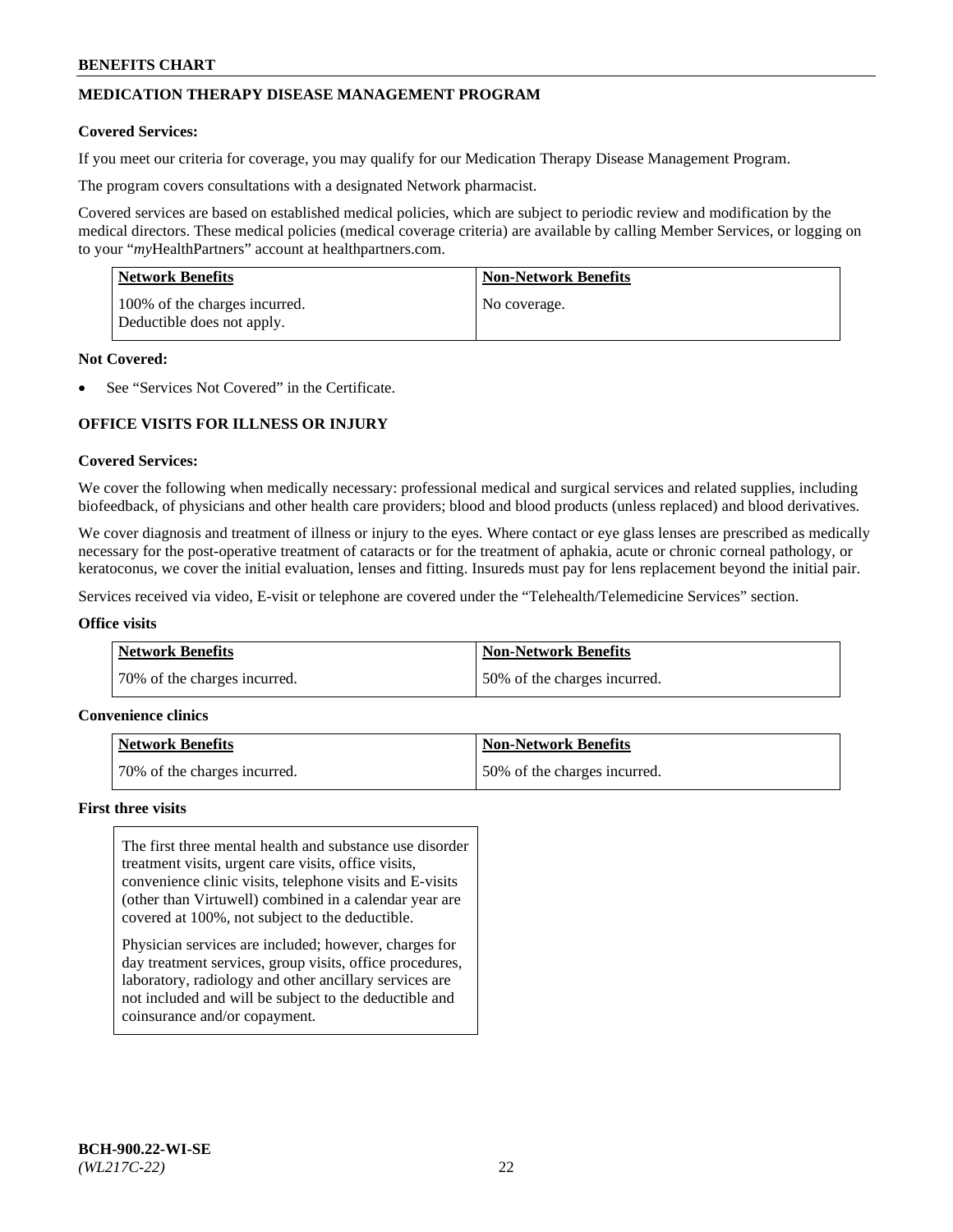### **Injections administered in a physician's office, other than immunizations**

#### **Allergy injections**

| <b>Network Benefits</b>      | Non-Network Benefits         |
|------------------------------|------------------------------|
| 70% of the charges incurred. | 50% of the charges incurred. |

#### **All other injections**

| <b>Network Benefits</b>      | <b>Non-Network Benefits</b>  |
|------------------------------|------------------------------|
| 70% of the charges incurred. | 50% of the charges incurred. |

#### **Not Covered:**

- Court ordered treatment, except as described in this Benefits Chart. Any resulting court ordered treatment for mental health services will be subject to the Certificate's requirement for medical necessity.
- See "Services Not Covered" in the Certificate.

## **PEDIATRIC EYEWEAR**

#### **Covered Services:**

We cover pediatric eyewear for children.

Routine eye exams are covered under the "Preventive Services" section.

| <b>Network Benefits</b>      | <b>Non-Network Benefits</b> |
|------------------------------|-----------------------------|
| 70% of the charges incurred. | No coverage.                |

### **Limitations:**

- Coverage under this provision will continue until the end of the month in which the child turns age 19.
- Limited to one of the following per calendar year:
	- o one pair of eyeglasses including one set of prescription lenses, frames from our designated eyewear collection and anti-scratch coating; or
	- o one pair of non-disposable contact lenses; or
	- o a one-year supply of disposable contact lenses.
- Contact lens fittings are limited to two per calendar year.

## **Not Covered:**

- Frames that are not included in our designated eyewear collection. However, one pair of lenses will be covered if an Insured chooses frames outside our designated eyewear collection.
- More than one pair of lenses or frames or non-disposable contacts per calendar year, regardless of the reason. This includes replacement of eyeglasses or contact lenses due to loss, breakage, theft, or change in prescription.
- Safety glasses or goggles for sports or vocational reasons.
- Upgrades including, but not limited to, UV protection and no-line multifocal lenses.
- See "Services Not Covered" in the Certificate.

## **PHYSICAL THERAPY, OCCUPATIONAL THERAPY, SPEECH THERAPY AND OTHER SPECIFIED THERAPIES**

## **Covered Services:**

We cover the following physical therapy, occupational therapy and speech therapy services:

- Medically necessary rehabilitative care to correct the effects of illness or injury.
- Habilitative care rendered for congenital, developmental or medical conditions which have significantly limited the successful initiation of normal speech and normal motor development.

Massage therapy which is performed in conjunction with other treatment/modalities by a physical or occupational therapist is part of a prescribed treatment plan and is not billed separately is covered.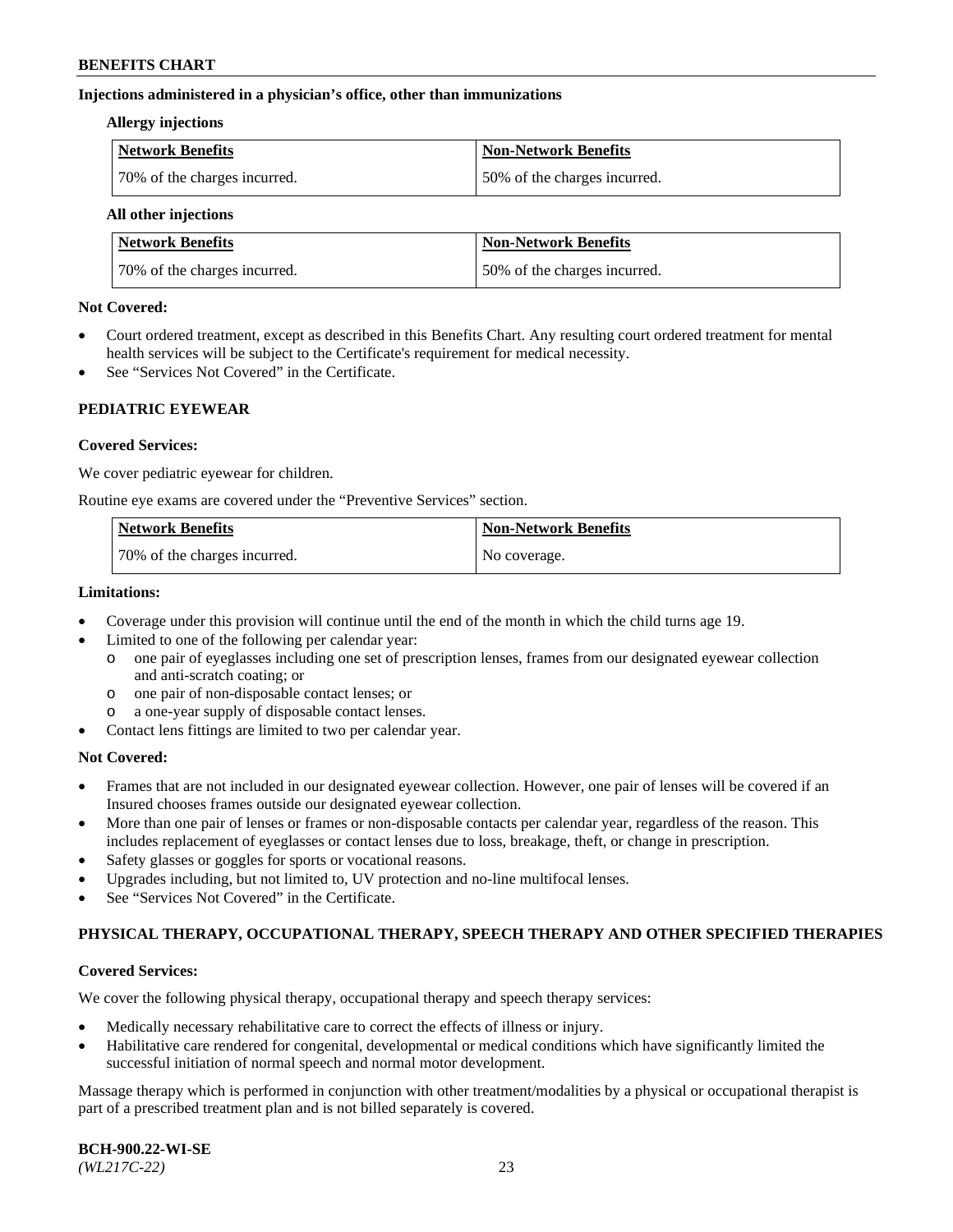We cover services provided in a clinic. To see the benefit level for inpatient hospital or skilled nursing facility services, see benefits under "Inpatient Hospital and Skilled Nursing Facility Services".

## **Rehabilitative care**

| <b>Network Benefits</b>                                                                       | <b>Non-Network Benefits</b>                                                                   |
|-----------------------------------------------------------------------------------------------|-----------------------------------------------------------------------------------------------|
| 70% of the charges incurred.                                                                  | 50% of the charges incurred.                                                                  |
| Physical, Occupational and Speech Therapy are<br>limited to 20 visits each per calendar year. | Physical, Occupational and Speech Therapy are<br>limited to 20 visits each per calendar year. |

#### **In addition to the services provided above, we cover a minimum of:**

- 20 visits per calendar year for pulmonary rehabilitation.
- 36 visits per calendar year for cardiac rehabilitation.
- 30 visits per calendar year for post-cochlear implant aural therapy.
- 20 visits per calendar year for cognitive rehabilitation.

The maximum number of visits is combined for Network Benefits and Non-Network Benefits.

## **Habilitative services**

| <b>Network Benefits</b>                                                                       | <b>Non-Network Benefits</b>                                                                   |
|-----------------------------------------------------------------------------------------------|-----------------------------------------------------------------------------------------------|
| 70% of the charges incurred.                                                                  | 50% of the charges incurred.                                                                  |
| Physical, Occupational and Speech Therapy are<br>limited to 20 visits each per calendar year. | Physical, Occupational and Speech Therapy are<br>limited to 20 visits each per calendar year. |

The maximum number of visits is combined for Network Benefits and Non-Network Benefits.

## **Not Covered:**

- Massage therapy for the purpose of comfort or convenience of the Insured.
- See "Services Not Covered" in the Certificate.

## **PRE-DIABETES DISEASE MANAGEMENT PROGRAM**

## **Covered Services:**

If you meet criteria for coverage, you may qualify for the Pre-Diabetes Disease Management Program through Omada Health. The program covers group health coaching which focuses on weight loss, exercise, behavior modification and health education at select locations determined by the plan.

| <b>Network Benefits</b>                                     | <b>Non-Network Benefits</b> |
|-------------------------------------------------------------|-----------------------------|
| 100% of the charges incurred.<br>Deductible does not apply. | Not applicable.             |

## **Not Covered:**

See "Services Not Covered" in the Certificate.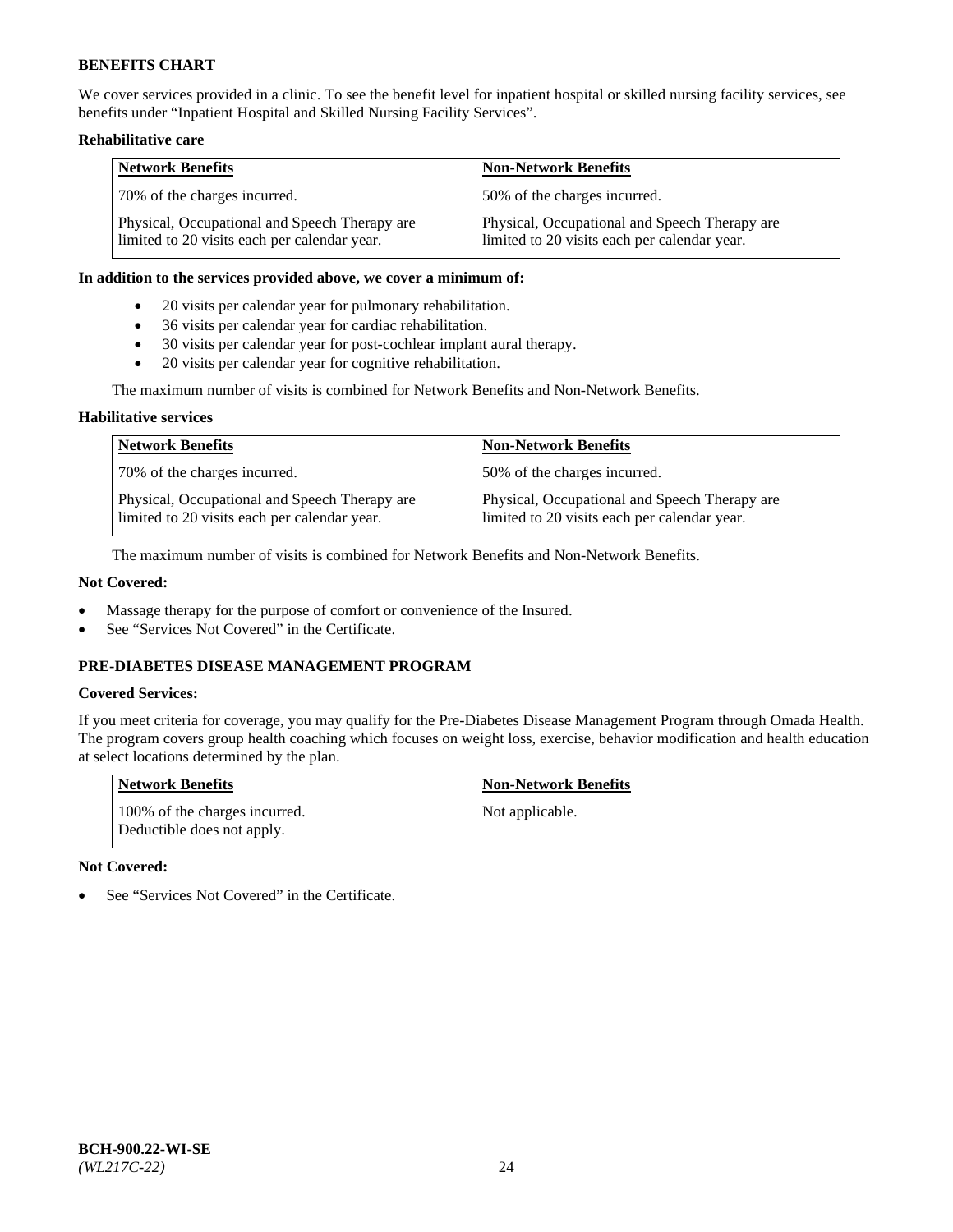## **PRESCRIPTION DRUG SERVICES**

### **Covered Services:**

We cover prescription drugs and medications that can be self-administered or are administered in a physician's office.

We will refill a prescription for eye drops covered under this Benefits Chart if the Insured requests a refill and the original prescription specified that additional quantities would be needed, providing the refill request does not exceed the quantities needed, and the following conditions are met:

- If the Insured requests a 30-day refill supply, the request must be made between 22 and 30 days of the later of (a) the original date that the prescription was distributed to the Insured or (b) the date that the most recent refill was distributed to the Insured; or
- If the Insured requests a 90-day refill supply, the request must be made between 67 and 90 days of the later of (a) the original date that the prescription was distributed to the Insured or (b) the date that the most recent refill was distributed to the Insured.

### **For Network Benefits, drugs and medications must be obtained at a Network pharmacy.**

#### **If a copayment is required, you must pay one copayment for each 31-day supply, or portion thereof.**

## **Outpatient drugs (except as specified below)**

| <b>Network Benefits</b>                                                                                                                                                                                           | <b>Non-Network Benefits</b>  |
|-------------------------------------------------------------------------------------------------------------------------------------------------------------------------------------------------------------------|------------------------------|
| 100% of the charges incurred, subject to a copayment of<br>\$5 for generic low cost formulary drugs and 100% of<br>the charges incurred, subject to a copayment of \$25 for<br>generic high cost formulary drugs. | 50% of the charges incurred. |
| Brand name formulary drugs are covered at 100% of the<br>charges incurred, subject to a copayment of \$60.                                                                                                        |                              |
| In no event will your cost for a formulary insulin drug<br>exceed \$25.                                                                                                                                           |                              |
| Non-formulary drugs are covered at 100% of the<br>charges incurred, subject to a copayment of \$150.                                                                                                              |                              |
| Deductible does not apply.                                                                                                                                                                                        |                              |

**Oral chemotherapy drugs** are included on the specialty drug list. However, you pay the applicable outpatient drug copayment. As required by Wisconsin law, your maximum copayment will not be more than \$100 per prescription for a 31-day supply.

## **Mail order drugs**

| <b>Network Benefits</b>                                                                                                                                                         | <b>Non-Network Benefits</b>                                                                                                |
|---------------------------------------------------------------------------------------------------------------------------------------------------------------------------------|----------------------------------------------------------------------------------------------------------------------------|
| For your convenience, you may also get up to a<br>93-day supply of outpatient prescription drugs that<br>can be self-administered through the designated mail<br>order service. | Mail order drugs are only available through the<br>designated mail order service.<br>See Network Mail Order Drugs Benefit. |
| Specialty drugs are not available through the mail<br>order service.                                                                                                            |                                                                                                                            |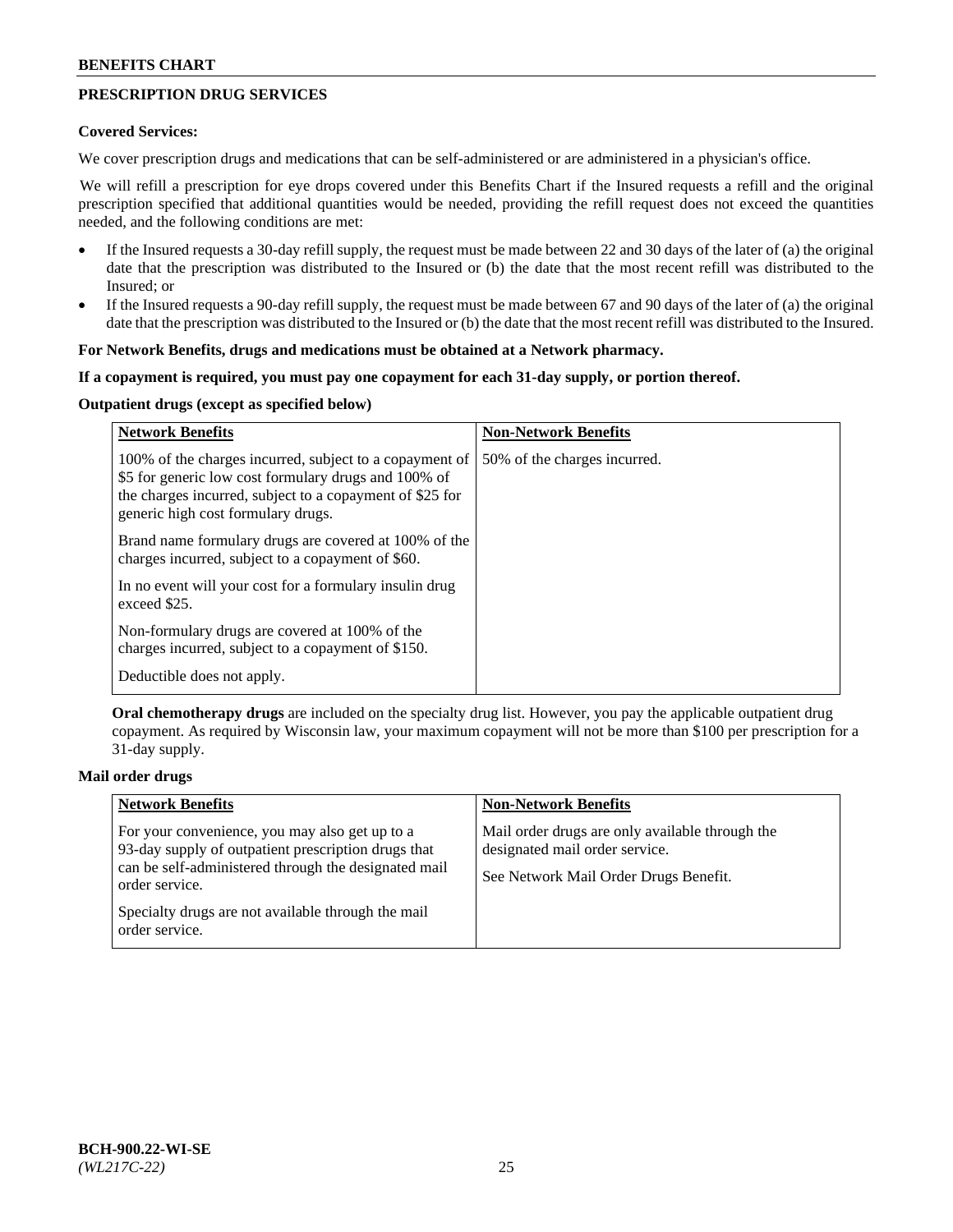## **Specialty drugs which are self-administered**

| <b>Network Benefits</b>                                                                                              | <b>Non-Network Benefits</b> |
|----------------------------------------------------------------------------------------------------------------------|-----------------------------|
| 80% of the charges incurred.<br>Deductible does not apply.                                                           | No coverage.                |
| Specialty drugs are limited to drugs on the<br>specialty drug list and must be obtained from a<br>designated vendor. |                             |

**Oral chemotherapy drugs** are included on the specialty drug list. However, you pay the applicable outpatient drug copayment. As required by Wisconsin law, your maximum copayment will not be more than \$100 per prescription for a 31-day supply.

## **Tobacco cessation drugs. All FDA approved tobacco cessation drugs are covered.**

| <b>Network Benefits</b>                                     | <b>Non-Network Benefits</b>  |
|-------------------------------------------------------------|------------------------------|
| 100% of the charges incurred.<br>Deductible does not apply. | 50% of the charges incurred. |

#### **Contraceptive drugs**

| <b>Network Benefits</b>                                                                                                                                         | <b>Non-Network Benefits</b>  |
|-----------------------------------------------------------------------------------------------------------------------------------------------------------------|------------------------------|
| 100% of the charges incurred for formulary drugs.<br>Deductible does not apply.                                                                                 | 50% of the charges incurred. |
| If a physician requests that a non-formulary<br>contraceptive drug be dispensed as written, the drug<br>will be covered at 100%, not subject to the deductible. |                              |

**ACA preventive medications.** We cover preventive medications currently recommended by USPSTF with an A or B rating if they are prescribed by your medical provider and they are listed on our Commercial ACA Preventive Drug List. Preventive medications are subject to periodic review and modification. Changes would be effective in accordance with the federal rules and reflected in our current medical coverage criteria for preventive care services.

| <b>Network Benefits</b>                                     | <b>Non-Network Benefits</b>  |
|-------------------------------------------------------------|------------------------------|
| 100% of the charges incurred.<br>Deductible does not apply. | 50% of the charges incurred. |

**Limitations:**

- Certain drugs may require prior authorization as indicated on the formulary. HealthPartners may require prior authorization for the drug and also the site where the drug will be provided. Certain drugs are subject to our utilization review process and quantity limits.
- Certain non-formulary drugs require prior authorization. In addition, certain drugs may be subject to any quantity limits applied as part of our trial program. The trial drug program applies to new prescriptions for certain drugs which have high toxicity, low tolerance, high costs and/or high potential for waste. Trial drugs are indicated on the formulary and/or the specialty drug list. Your first fill of a trial drug may be limited to less than a month supply. If the drug is well tolerated and effective, you will receive the remainder of your first month supply.
- If an Insured requests a brand name drug when there is a generic equivalent, the brand name drug will be covered up to the charge that would apply to the generic drug, minus any required copayment. If a physician requests that a brand name drug be dispensed as written, the drug will be paid at the non-formulary benefit.
- We may require insureds to try over-the-counter (OTC) drug alternatives before approving more costly formulary prescription drugs.
- Unless otherwise specified in the "Prescription Drug Services" section, you may receive up to a 31-day supply per prescription.
- A 93-day supply will be covered and dispensed only at pharmacies that participate in our extended day supply program.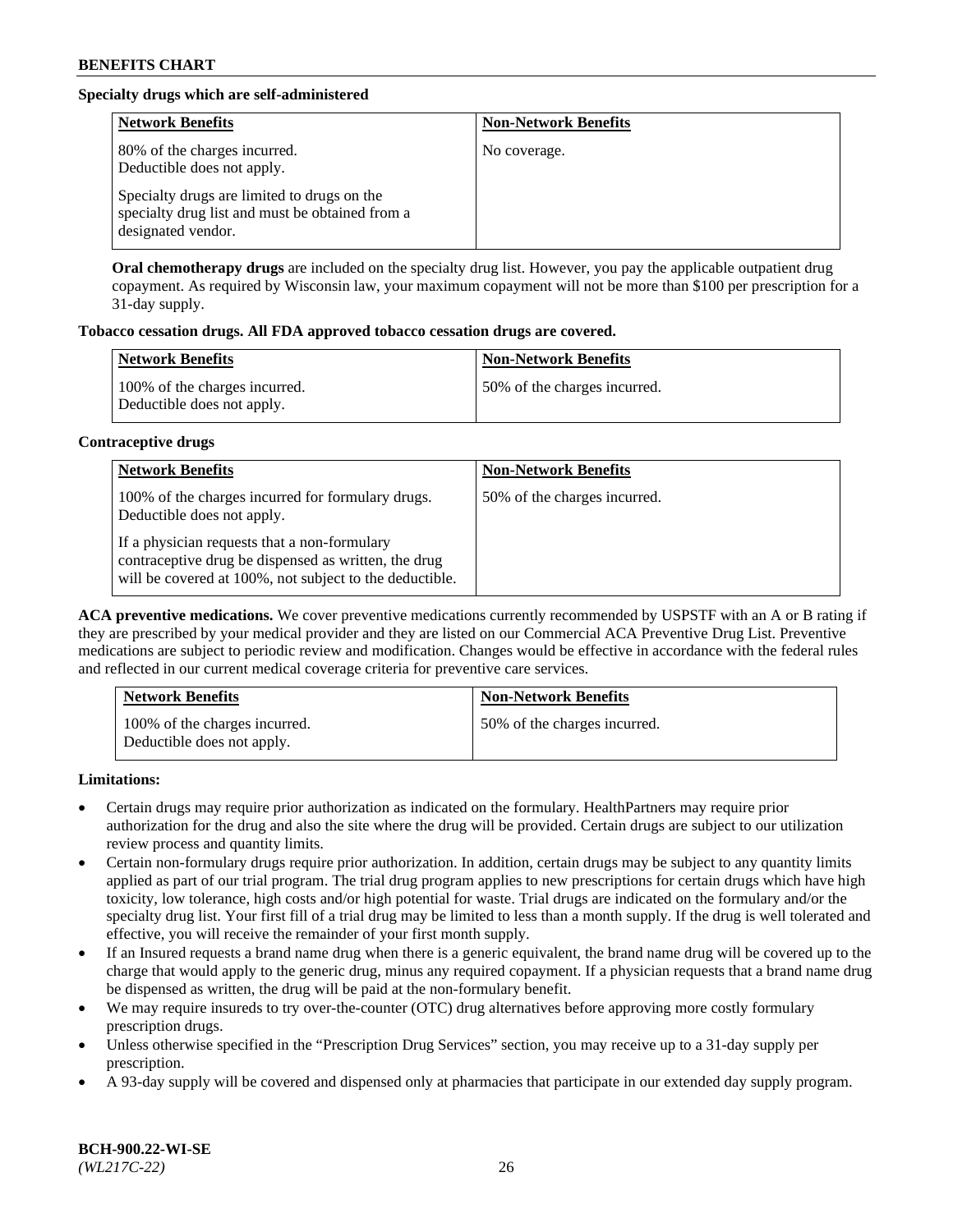- New prescriptions to treat certain chronic conditions are limited to a 31-day supply.
- No more than a 31-day supply of specialty drugs will be covered and dispensed at a time, unless it is a manufacturer supplied drug that cannot be split that supplies the insured with more than a 31-day supply.

**Not Covered:**Replacement of prescription drugs, medications, equipment and supplies due to loss, damage or theft.

- Nonprescription (over-the-counter) drugs or medications, including, but not limited to, vitamins, supplements, homeopathic remedies, and non-FDA approved drugs, unless listed on the formulary and prescribed by a physician or legally authorized health care provider under applicable state and federal law. This exclusion does not include over-thecounter contraceptives for women as allowed under the Affordable Care Act when the Insured obtains a prescription for the item. In addition, if the Insured obtains a prescription, this exclusion does not include aspirin to prevent cardiovascular disease for men and women of certain ages; folic acid supplements for women who may become pregnant; fluoride chemoprevention supplements for children without fluoride in their water source; and iron supplements for children ages 6-12 months who are at risk for anemia.
- All drugs for the treatment of sexual dysfunction.
- All drugs for the treatment of growth deficiency.
- Fertility drugs.
- Medical cannabis.
- Drugs on the Excluded Drug List. The Excluded Drug List includes select drugs within a therapy class that are not eligible for coverage. This includes drugs that may be excluded for certain indications. The Excluded Drug List is available at [healthpartners.com.](http://www.healthpartners.com/)
- Drugs that are newly approved by the FDA until they are reviewed and approved by HealthPartners Pharmacy and Therapeutics Committee.
- Medical devices approved by the FDA will not be covered under the "Prescription Drug Services" section unless they are on our formulary. Covered medical devices are generally submitted and reimbursed under your medical benefits.
- See "Services Not Covered" in the Certificate.

## **PREVENTIVE SERVICES**

#### **Applicable Definitions:**

**Routine Preventive Services** are routine health care services that include screenings, check-ups and counseling to prevent illness, disease or other health problems before symptoms occur.

**Diagnostic Services** are services to help a provider understand your symptoms, diagnose illness and decide what treatment may be needed. They may be the same services that are listed as preventive services, but they are being used as diagnostic services. Your provider will determine if these services are preventive or diagnostic. These services are not preventive if received as part of a visit to diagnose, manage or maintain an acute or chronic medical condition, illness or injury. When that occurs, unless otherwise indicated below, standard deductibles, copayments or coinsurance apply.

#### **Covered Services:**

We cover preventive services that meet any of the requirements under the Affordable Care Act (ACA) shown in the bulleted items below. These preventive services are covered at 100% under the Network Benefits with no deductible, copayments or coinsurance. (If a preventive service is not required by the ACA and it is covered at a lower benefit level, it will be specified below.) Preventive benefits mandated under the ACA are subject to periodic review and modification. Changes would be effective in accordance with the federal rules. Preventive services mandated by the ACA include:

- Evidence-based items or services that have in effect a rating of A or B in the current recommendations of the United States Preventive Services Task Force with respect to the individual;
- Immunizations for routine use in children, adolescents, and adults that have in effect a recommendation from the Advisory Committee on Immunization Practices of the Centers for Disease Control and Prevention with respect to the individual;
- With respect to infants, children, and adolescents, evidence-informed preventive care and screenings provided for in comprehensive guidelines supported by the Health Resources and Services Administration; and
- With respect to women, preventive care and screenings provided for in comprehensive guidelines supported by the Health Resources and Services Administration.

Covered services are based on established medical policies, which are subject to periodic review and modification by the medical or dental directors. These medical policies (medical coverage criteria) are available by calling Member Services, or logging on to your "*my*HealthPartners" account at [healthpartners.com.](https://www.healthpartners.com/hp/index.html)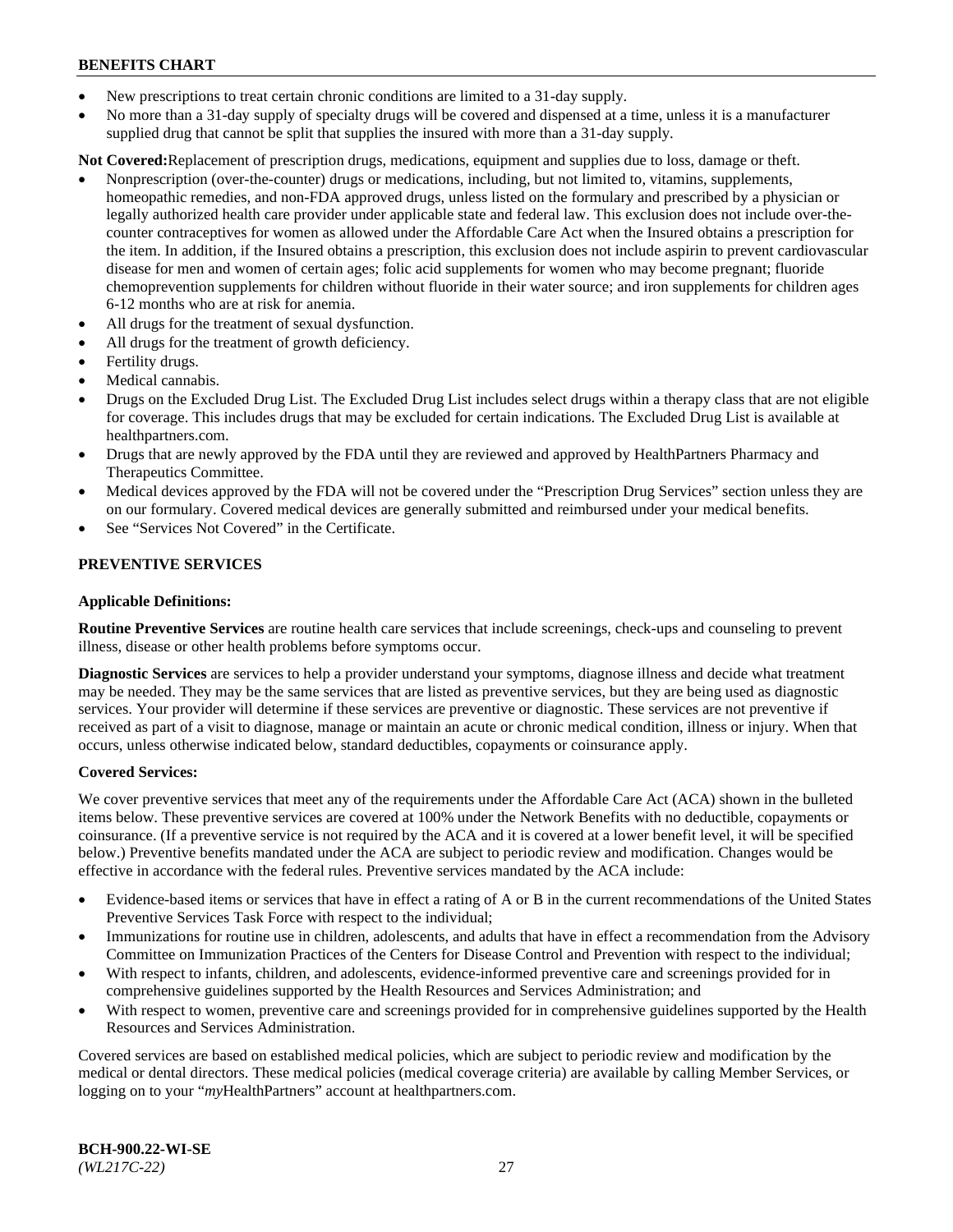## **ACA and state mandated preventive services are covered as follows:**

**Routine health exams and periodic health assessments.** A physician or health care provider will counsel you as to how often health assessments are needed based on age, sex and health status. This includes screening and counseling for tobacco cessation and all FDA approved tobacco cessation medications including over-the-counter drugs (as shown in the Prescription Drug Services section).

| <b>Network Benefits</b>                                     | <b>Non-Network Benefits</b>   |
|-------------------------------------------------------------|-------------------------------|
| 100% of the charges incurred.<br>Deductible does not apply. | 150% of the charges incurred. |

**Child health supervision services.** This includes pediatric preventive services such as newborn screenings, appropriate immunizations, developmental assessments and laboratory services appropriate to the age of the child from birth to 72 months and appropriate immunizations to age 18.

| <b>Network Benefits</b>                                     | <b>Non-Network Benefits</b>  |
|-------------------------------------------------------------|------------------------------|
| 100% of the charges incurred.<br>Deductible does not apply. | 50% of the charges incurred. |

## **Routine prenatal care and exams**

| <b>Network Benefits</b>                                     | <b>Non-Network Benefits</b>  |
|-------------------------------------------------------------|------------------------------|
| 100% of the charges incurred.<br>Deductible does not apply. | 50% of the charges incurred. |

**Routine postnatal care.** This includes health exams, assessments, education and counseling relating to the period immediately after childbirth.

| <b>Network Benefits</b>                                     | <b>Non-Network Benefits</b>  |
|-------------------------------------------------------------|------------------------------|
| 100% of the charges incurred.<br>Deductible does not apply. | 50% of the charges incurred. |

**Routine screening procedures for cancer.** This includes colorectal screening and other cancer screenings recommended by the USPSTF with an A or B rating. Women's preventive health services below describe additional routine screening procedures for cancer.

| <b>Network Benefits</b>                                     | <b>Non-Network Benefits</b>   |
|-------------------------------------------------------------|-------------------------------|
| 100% of the charges incurred.<br>Deductible does not apply. | 150% of the charges incurred. |

**Professional voluntary family planning services.** This includes services to prevent or delay a pregnancy, including counseling and education. Services must be provided by a licensed provider.

| <b>Network Benefits</b>                                     | <b>Non-Network Benefits</b>  |
|-------------------------------------------------------------|------------------------------|
| 100% of the charges incurred.<br>Deductible does not apply. | 50% of the charges incurred. |

## **Adult immunizations**

| Network Benefits                                            | <b>Non-Network Benefits</b>  |
|-------------------------------------------------------------|------------------------------|
| 100% of the charges incurred.<br>Deductible does not apply. | 50% of the charges incurred. |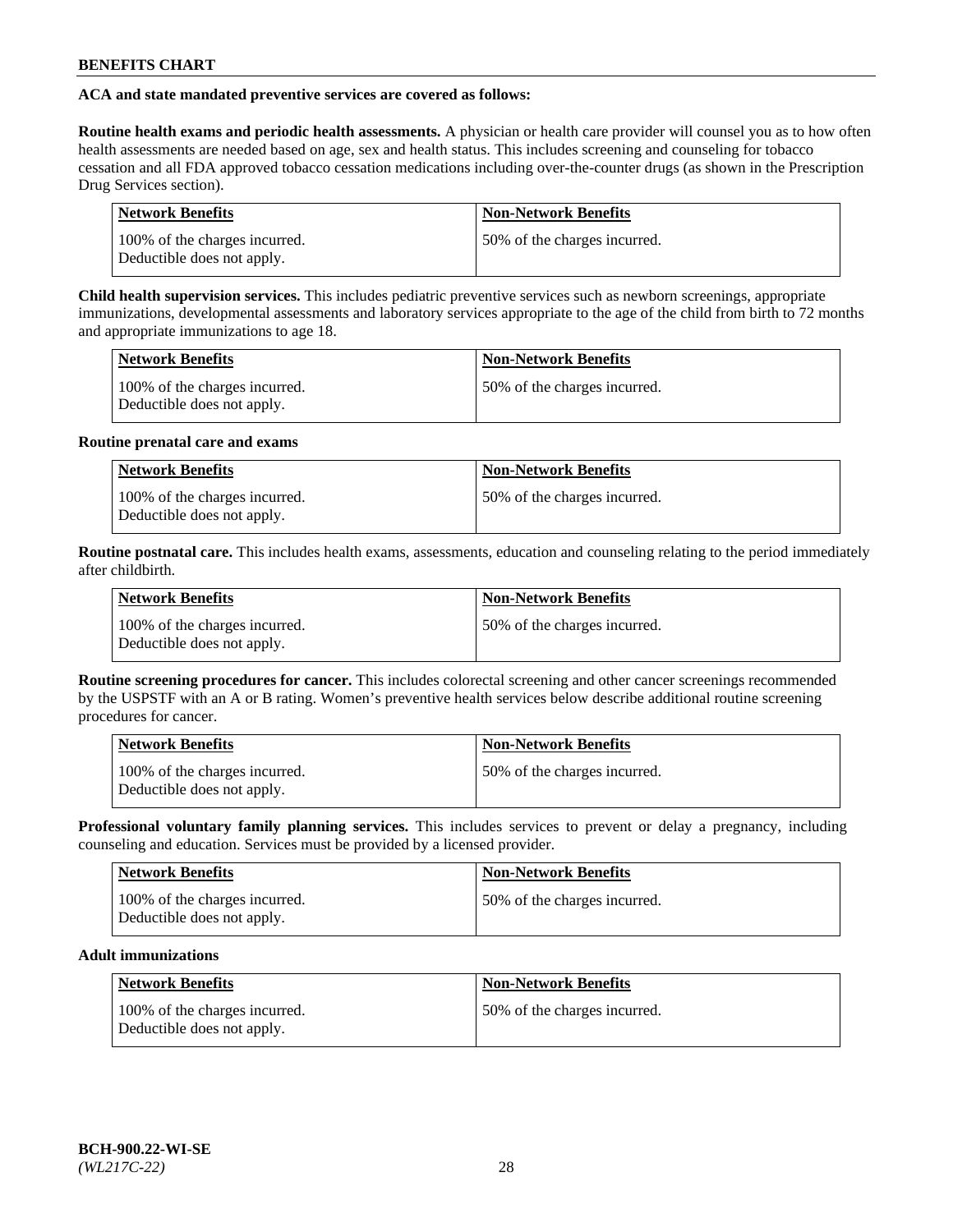**Women's preventive health services.** This includes mammograms, screenings for cervical cancer (pap smears), breast pumps, human papillomavirus (HPV) testing, counseling for sexually transmitted infections, counseling and screening for human immunodeficiency virus (HIV), and all FDA approved contraceptive methods as prescribed by a doctor, sterilization procedures, education and counseling (see the Prescription Drug Services section for coverage of oral contraceptive drugs). We also provide genetic screening for BRCA if someone in your family has the gene or you have a diagnosis of cancer.

The U.S. Preventive Services Task Force (USPSTF) recommends screening mammography, with or without clinical breast examination (CBE), every 1-2 years for women aged 40 and older. For women age 50 and older, we cover an annual mammogram.

| <b>Network Benefits</b>                                     | <b>Non-Network Benefits</b>  |
|-------------------------------------------------------------|------------------------------|
| 100% of the charges incurred.<br>Deductible does not apply. | 50% of the charges incurred. |

**Obesity screening and management.** We cover obesity screening and counseling for all ages during a routine preventive care exam. If you are age 18 or older and have a body mass index of 30 or more, we also cover intensive obesity management to help you lose weight. Your primary care doctor can coordinate these services.

| Network Benefits                                            | <b>Non-Network Benefits</b>  |
|-------------------------------------------------------------|------------------------------|
| 100% of the charges incurred.<br>Deductible does not apply. | 50% of the charges incurred. |

**In addition to any ACA or state mandated preventive services referenced above, we cover the following eligible services:**

#### **Routine eye and hearing exams**

| <b>Network Benefits</b>                                     | <b>Non-Network Benefits</b>  |
|-------------------------------------------------------------|------------------------------|
| 100% of the charges incurred.<br>Deductible does not apply. | 50% of the charges incurred. |

**Ovarian cancer surveillance test for women who are at risk.** "At risk for ovarian cancer" means (1) having a family history that includes any of the following: one or more first-degree or second-degree relatives with ovarian cancer, clusters of female relatives with breast cancer or nonpolyposis colorectal cancer; or (2) testing positive for BRCA1 or BRCA2 mutations. "Surveillance test for ovarian cancer" means annual screening using CA-125 serum tumor marker testing, transvaginal ultrasound, pelvic examination or other proven ovarian screening tests currently being evaluated by the federal Food and Drug Administration or by the National Cancer Institute.

| <b>Network Benefits</b>                               | <b>Non-Network Benefits</b>                           |
|-------------------------------------------------------|-------------------------------------------------------|
| Coverage level is same as corresponding Network       | Coverage level is same as corresponding Non-Network   |
| Benefits, depending on type of service provided, such | Benefits, depending on type of service provided, such |
| as Diagnostic Imaging Services, Laboratory Services   | as Diagnostic Imaging Services, Laboratory Services   |
| or Office Visits for Illness or Injury, or Preventive | or Office Visits for Illness or Injury, or Preventive |
| Services.                                             | Services.                                             |

**Limitations:**Services are not preventive if received as part of a visit to diagnose, manage or maintain an acute or chronic medical condition, illness or injury. When that occurs, unless otherwise indicated above, standard deductibles, copayments or coinsurance apply.

## **Not Covered:**

See "Services Not Covered" in the Certificate.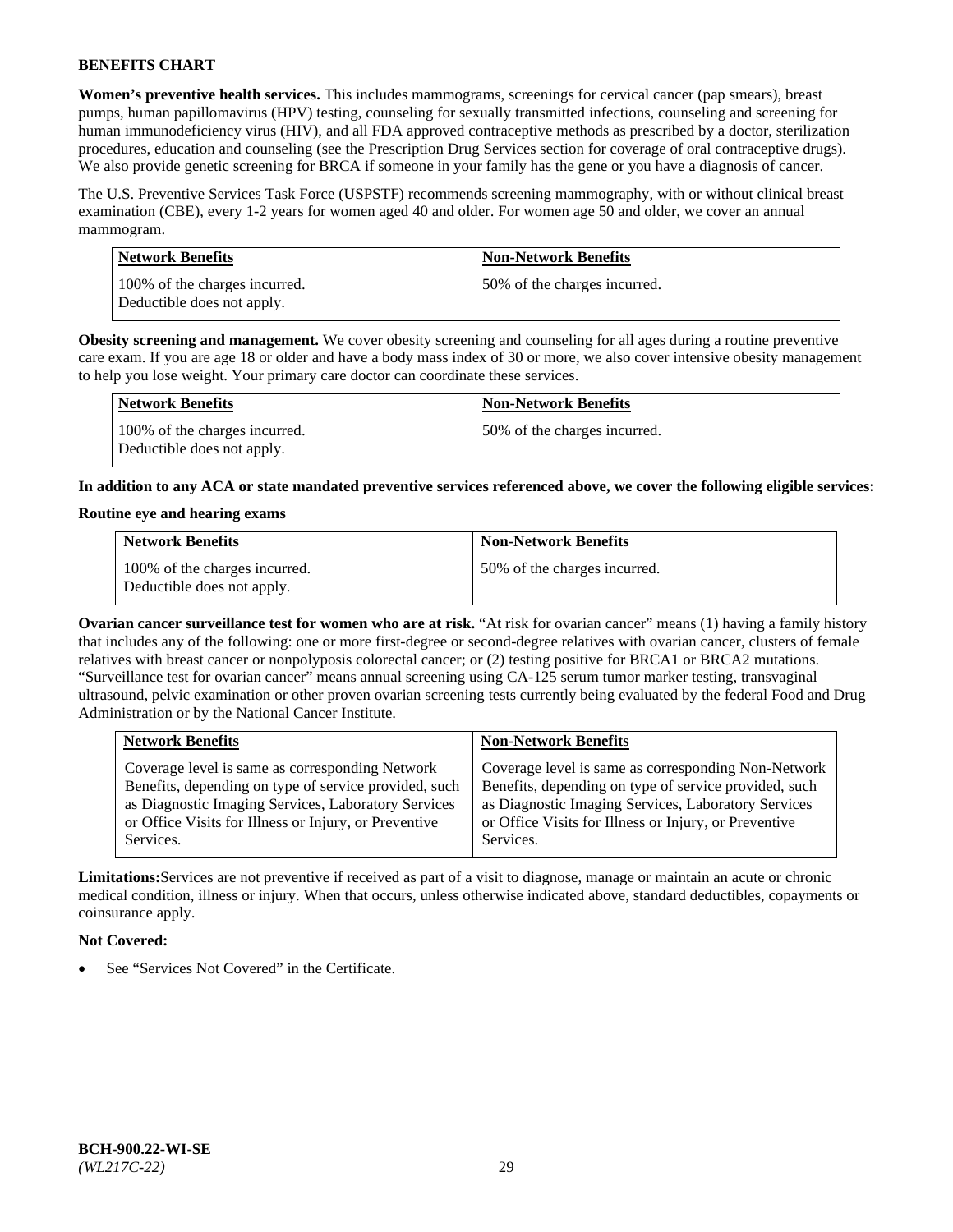## **TELEHEALTH/TELEMEDICINE SERVICES**

#### **Definitions:**

**Telehealth, Telemedicine, or Virtual Care.** This is a means of communication between a health care professional and a patient. This includes the use of secure electronic information, imaging, and communication technologies, including:

- interactive audio or audio-video
- interactive audio with store-and-forward technology
- chat-based and email-based systems
- physician-to-physician consultation
- patient education
- data transmission
- data interpretation
- digital diagnostics (algorithm-enabled diagnostic support)
- digital therapeutics (the use of personal health devices and sensors, either alone or in combination with conventional drug therapies, for disease prevention and management)

#### Services can be delivered:

Synchronously: the patient and health care professional are engaging with one another at the same time; or Asynchronously: the patient and health care professional engage with each other at different points in time.

**Telephone Visits.** Live, synchronous, interactive encounters over the telephone between a patient and a healthcare provider.

**E-visit or chat-based visits.** Asynchronous online or mobile app encounters to discuss a patient's personal health information, vital signs, and other physiologic data or diagnostic images. The healthcare provider reviews and delivers a consultation, diagnosis, prescription or treatment plan after reviewing the patient's visit information.

**Virtuwell®.** This is an online service for you to receive a diagnosis and treatment for certain conditions, such as a cold, flu, ear pain and sinus infections. You may access the Virtuwell website at [virtuwell.com.](https://www.virtuwell.com/)

**Video Visits.** Live, synchronous, interactive encounters using secure web-based video between a patient and a healthcare provider.

#### **Covered Services:**

The Plan covers the following methods of receiving care for services that would be eligible under the Plan if the service were provided in person.

#### **Scheduled telephone visits**

| Network Benefits             | Non-Network Benefits         |
|------------------------------|------------------------------|
| 70% of the charges incurred. | 50% of the charges incurred. |

#### **E-visits**

## **Access to online care through Virtuwell at [virtuwell.com](https://www.virtuwell.com/)**

| <b>Network Benefits</b>                                     | <b>Non-Network Benefits</b> |
|-------------------------------------------------------------|-----------------------------|
| 100% of the charges incurred.<br>Deductible does not apply. | Not applicable.             |

## **All other E-visits**

| Network Benefits             | <b>Non-Network Benefits</b>  |
|------------------------------|------------------------------|
| 70% of the charges incurred. | 50% of the charges incurred. |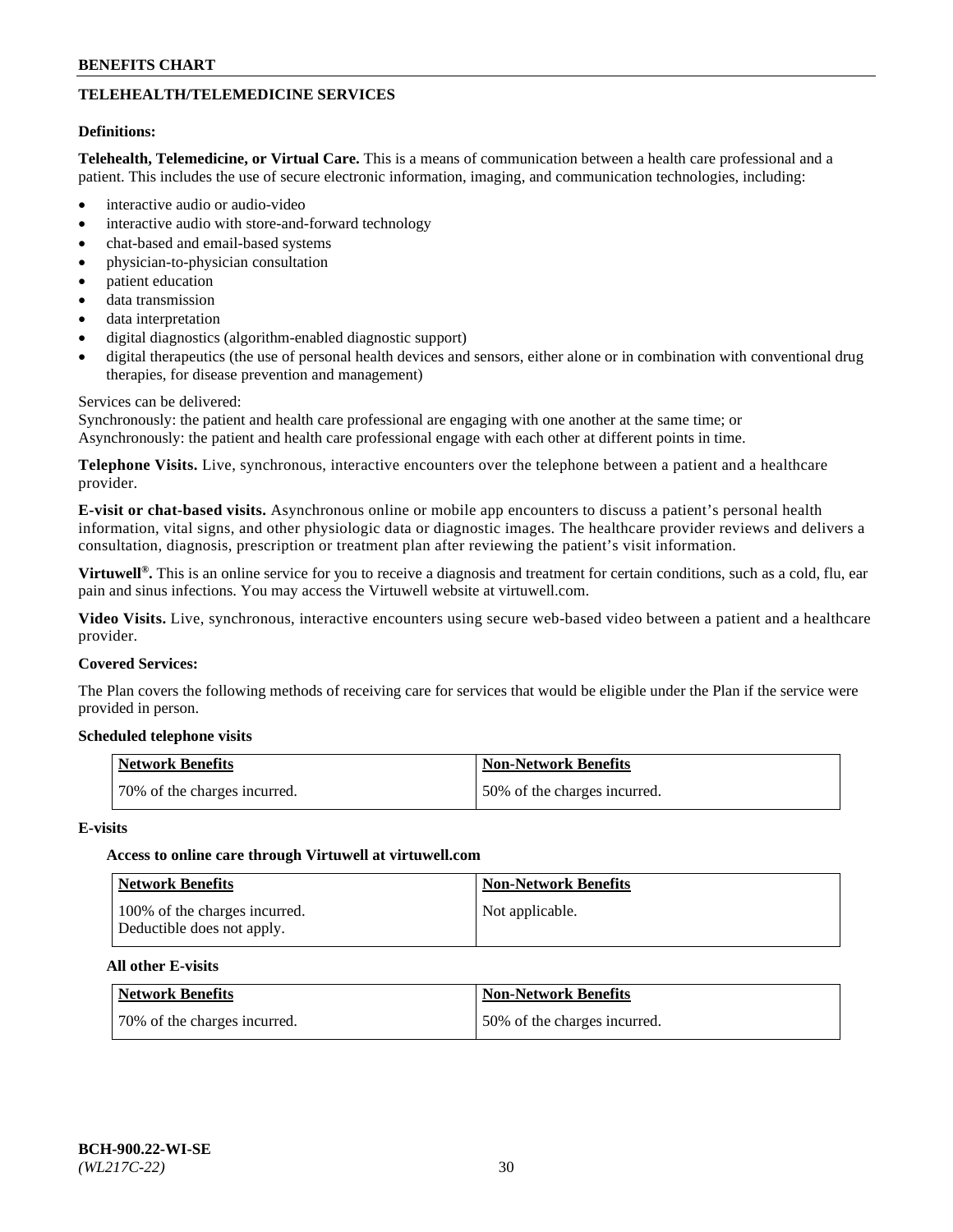## **First three visits**

The first three mental health and substance use disorder treatment visits, urgent care visits, office visits, convenience clinic visits, telephone visits and E-visits (other than Virtuwell) combined in a calendar year are covered at 100%, not subject to the deductible.

Physician services are included; however, charges for day treatment services, group visits, office procedures, laboratory, radiology and other ancillary services are not included and will be subject to the deductible and coinsurance and/or copayment.

#### **Video visits**

| <b>Network Benefits</b>                                      | <b>Non-Network Benefits</b>                            |
|--------------------------------------------------------------|--------------------------------------------------------|
| Coverage level is same as corresponding Network              | Coverage level is same as corresponding Non-           |
| Benefits, depending on type of service provided, such as     | Network Benefits, depending on type of service         |
| Office Visits for Illness or Injury, Inpatient or Outpatient | provided, such as Office Visits for Illness or Injury, |
| Hospital Services.                                           | Inpatient or Outpatient Hospital Services.             |

#### **Not Covered:**

See "Services Not Covered" in the Certificate.

## **TRANSPLANT SERVICES**

#### **Applicable Definitions:**

**Autologous.** This is when the source of cells is from the individual's own marrow or stem cells.

**Allogeneic.** This is when the source of cells is from a related or unrelated donor's marrow or stem cells.

**Allogeneic Bone Marrow Transplant.** This is when the bone marrow is harvested from the related or unrelated donor and stored. The patient undergoes treatment which includes tumor ablation with high-dose chemotherapy and/or radiation. The bone marrow is reinfused (transplanted).

**Autologous Bone Marrow Transplant.** This is when the bone marrow is harvested from the individual and stored. The patient undergoes treatment which includes tumor ablation with high-dose chemotherapy and/or radiation. The bone marrow is reinfused (transplanted).

**Autologous/Allogeneic Stem Cell Support.** This is a treatment process that includes stem cell harvest from either bone marrow or peripheral blood, tumor ablation with high-dose chemotherapy and/or radiation, stem cell reinfusion, and related care. Autologous/allogeneic bone marrow transplantation and high dose chemotherapy with peripheral stem cell rescue/support are considered to be autologous/allogeneic stem cell support.

**Designated Transplant Center.** This is any health care provider, group or association of health care providers designated by us to provide services, supplies or drugs for specified transplants for our Insureds.

**Transplant Services.** This is transplantation (including retransplants) of the human organs or tissue listed below, including all related post-surgical treatment, follow-up care and drugs and multiple transplants for a related cause. Transplant services do not include other organ or tissue transplants or surgical implantation of mechanical devices functioning as a human organ, except surgical implantation of an FDA approved Ventricular Assist Device (VAD) or total artificial heart, functioning as a temporary bridge to heart transplantation.

Prior authorization is required prior to consultation to support coordination of care and benefits.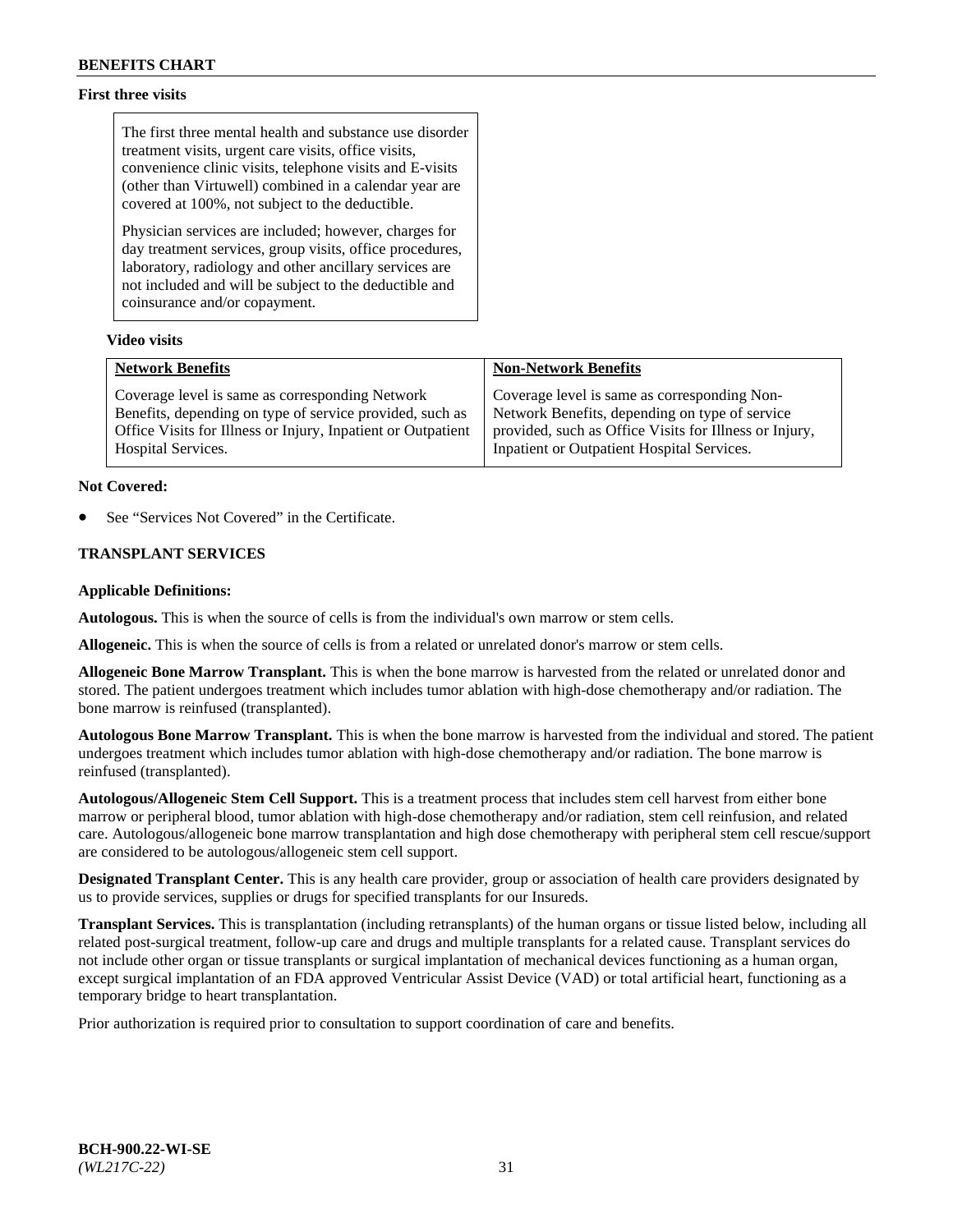## **Covered Services:**

We cover eligible transplant services (as defined above) while you are covered under the Certificate. Transplants that will be considered for coverage are limited to the following:

- Kidney transplants for end-stage disease.
- Cornea transplants for end-stage disease.
- Heart transplants for end-stage disease.
- Lung transplants or heart/lung transplants for: (1) primary pulmonary hypertension; (2) Eisenmenger's syndrome; (3) endstage pulmonary fibrosis; (4) alpha 1 antitrypsin disease; (5) cystic fibrosis; and (6) emphysema.
- Liver transplants for: (1) biliary atresia in children; (2) primary biliary cirrhosis; (3) post-acute viral infection (including hepatitis A, hepatitis B antigen e negative and hepatitis C) causing acute atrophy or post-necrotic cirrhosis; (4) primary sclerosing cholangitis; (5) alcoholic cirrhosis; and (6) hepatocellular carcinoma.
- Allogeneic bone marrow transplants or peripheral stem cell support associated with high dose chemotherapy for: (1) acute myelogenous leukemia; (2) acute lymphocytic leukemia; (3) chronic myelogenous leukemia; (4) severe combined immunodeficiency disease; (5) Wiskott-Aldrich syndrome; (6) aplastic anemia; (7) sickle cell anemia; (8) non-relapsed or relapsed non-Hodgkin's lymphoma; (9) multiple myeloma; and (10) testicular cancer.
- Autologous bone marrow transplants or peripheral stem cell support associated with high-dose chemotherapy for: (1) acute leukemias; (2) non-Hodgkin's lymphoma; (3) Hodgkin's disease; (4) Burkitt's lymphoma; (5) neuroblastoma; (6) multiple myeloma; (7) chronic myelogenous leukemia; and (8) non-relapsed non-Hodgkin's lymphoma.
- Pancreas transplants for simultaneous pancreas-kidney transplants for diabetes, pancreas after kidney, living related segmental simultaneous pancreas kidney transplantation and pancreas transplant alone.

To receive Network Benefits, charges for transplant services must be incurred at a Designated Transplant Center.

The transplant-related treatment provided, including expenses incurred for directly related donor services, shall be subject to and in accordance with the provisions, limitations, maximums and other terms of the Certificate.

Medical and hospital expenses of the donor are covered only when the recipient is an Insured and the transplant and directly related donor expenses have been prior authorized for coverage. Treatment of medical complications that may occur to the donor are not covered. Donors are not considered Insureds, and are therefore not eligible for the rights afforded to Insureds under the Certificate.

The list of eligible transplant services and coverage determinations are based on established medical policies, which are subject to periodic review and modification by the medical director.

| <b>Network Benefits</b>                          | <b>Non-Network Benefits</b>                          |
|--------------------------------------------------|------------------------------------------------------|
| See Network Inpatient Hospital Services Benefit. | See Non-Network Inpatient Hospital Services Benefit. |

**Kidney disease treatment.** We cover services for kidney disease treatment, including dialysis, transplantation and donor related services. Donor related expenses are covered as described above.

| <b>Network Benefits</b>                               | <b>Non-Network Benefits</b>                           |
|-------------------------------------------------------|-------------------------------------------------------|
| Coverage level is same as corresponding Network       | Coverage level is same as corresponding Non-Network   |
| Benefits, depending on type of service provided, such | Benefits, depending on type of service provided, such |
| as Office Visits for Illness or Injury, Inpatient or  | as Office Visits for Illness or Injury, Inpatient or  |
| <b>Outpatient Hospital Services.</b>                  | <b>Outpatient Hospital Services.</b>                  |